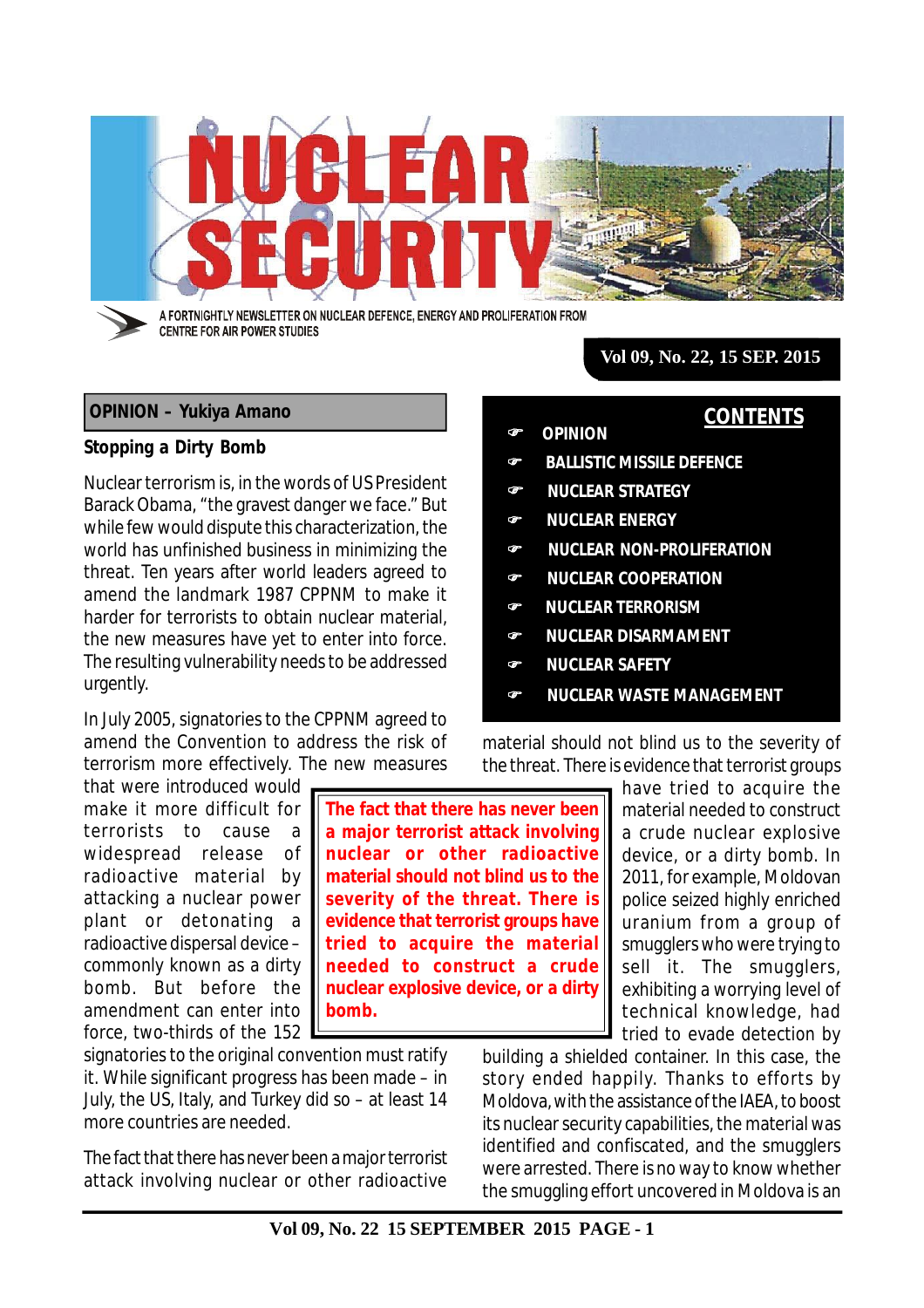outlier or the tip of a very large iceberg. But one locating and recovering stolen or smuggled nuclear

thing is certain: the amount of nuclear material in the world is increasing.

Since 1999, the amount of such material being used for peaceful purposes has increased by 70% – a trend that will continue as the use of nuclear power grows. It is essential that effective measures are in place to ensure that these materials

are not misused or misplaced, whether accidentally or intentionally.

Since 1995, the IAEA's member states have reported nearly 2,800 incidents involving

radioactive material escaping regulatory control. Although only a handful of these incidents involved material that could be used to make a nuclear explosive device, a relatively small amount of radioactive material could be combined with conventional explosives to create a dirty bomb. Such a weapon could be capable of killing many people, contaminating large

urban areas, and sparking mass panic.

**possible.**

Much has been achieved in the secure management of nuclear material since the attacks on the United States in September 2001 prompted a renewed focus on the risks of terrorism. Many countries have instituted effective measures to prevent the theft, sabotage, or illegal transfer of nuclear or other radioactive material, and security at many nuclear facilities has been improved. But much more needs to be done. The original Convention focused only on the international transport of nuclear material, and did not cover the protection of nuclear facilities. The amendment adopted ten years ago would oblige countries to protect nuclear facilities and any nuclear material used, stored, or transported domestically. It would expand cooperation on *Source: https://www.project-syndicate.org, 04 September 2015.*

# **OPINION – Rakesh Sood**

# **From City of Remembrance to City of Hope**

When the sun dawned on August 6, 1945, Hiroshima was just a large Japanese city with a population of 3,50,000 that had escaped the destruction of massive aerial bombing. That day ended early, at 0815 hours when Colonel Paul Tibbets, flying a US B-29 Super Fortress bomber named 'Enola Gay' (after his mother), dropped the Little Boy over the city, making Hiroshima an unforgettable chapter of human history.

Little Boy was a three metre-long gun-type nuclear

soon as possible.

**Since 1999, the amount of such material being used for peaceful purposes has increased by 70% – a trend that will continue as the use of nuclear power grows. It is essential that effective measures are in place to ensure that these materials are not misused or misplaced, whether accidentally or intentionally.**

**Effective international cooperation is critically important. The consequences of a major security failure could be a catastrophe that transcends borders. All countries must take the threat of nuclear terrorism seriously. The single most effective way to do so would be to ensure that the amendment to the CPPNM enters into force as soon as** material and coordinate the response to any attack on a nuclear facility. It would also make nuclear trafficking a criminal offense and require signatories to cooperate on improving national systems of physical protection and minimizing the consequences of sabotage.

Protecting nuclear material is not just an issue for countries

that use nuclear power. Terrorists and criminals will try to exploit any vulnerability in the global security system. Any country, in any part of the world, could find itself used as a transit point – just as any country could become the target of an

attack. Effective international cooperation is critically important. The consequences of a major security failure could be a catastrophe that transcends borders. All countries must take the threat of nuclear terrorism seriously. The single most effective way to do so would be to ensure that the amendment to the CPPNM enters into force as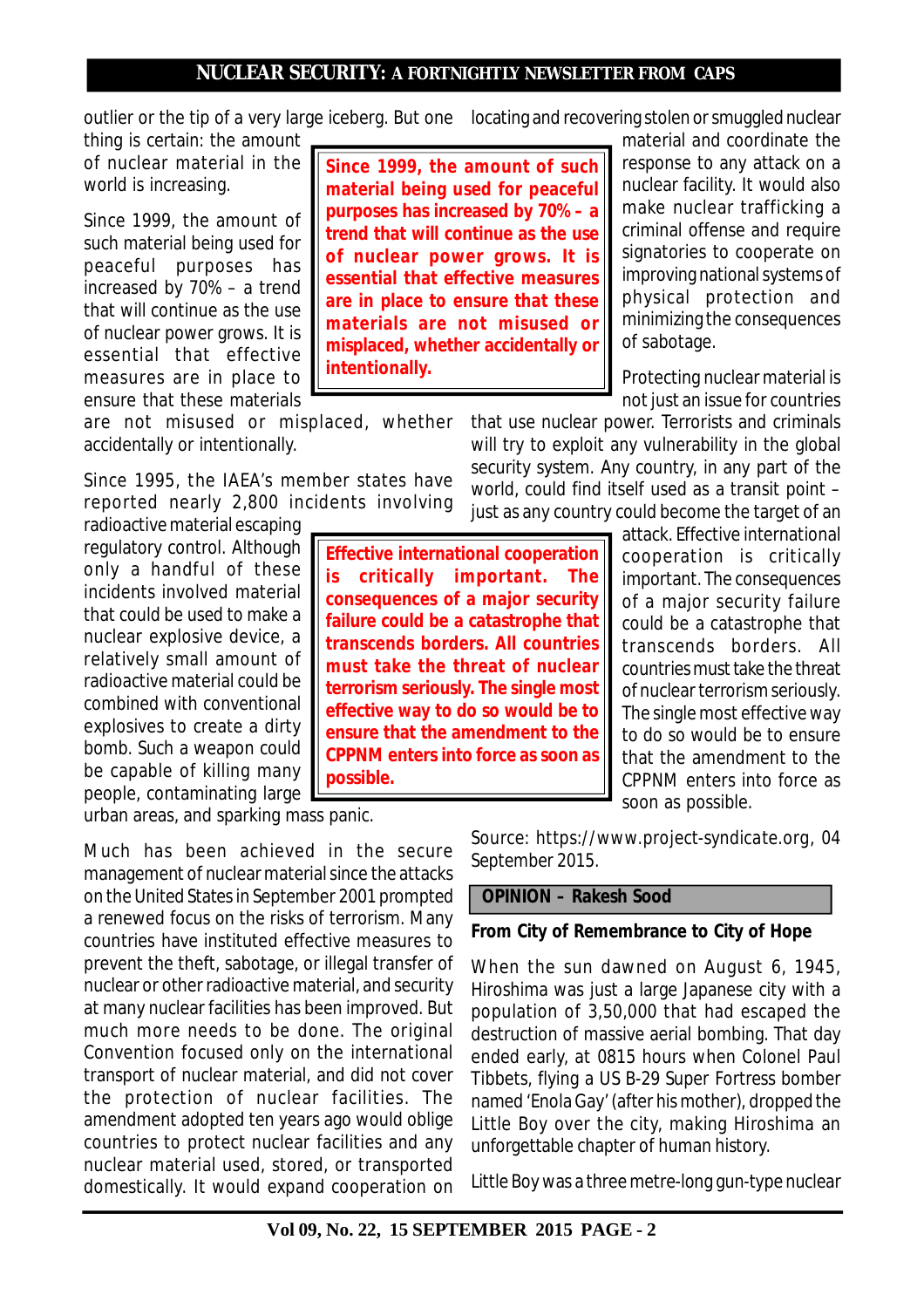device using highly enriched uranium. Its 16 KT explosion killed over 70,000 persons instantly, with the toll doubling before the end of the year, and flattened all the buildings in a 3-km radius from the hypocentre. The fireball raised temperatures to over 3,000 degrees Celsius and roof tiles bubbled; a stone step carries the shadow of a person as he/she just evaporated. A sixth of the energy release was in the form of radiation to which 3,00,000 people were exposed. The skies darkened with the mushroom cloud and as temperatures came down, there fell a black rain of radioactive soot and dust. Sixteen hours later, US President Harry S. Truman announced to the

world that Hiroshima had been destroyed by a new kind of weapon, the atomic bomb.

Three days later, the US dropped another device, Fat Man, a plutonium based implosion bomb of 20 KT explosive power on Nagasaki, a major shipbuilding centre. Given the topography of the town, the number of casualties was slightly lower. The original target was the

nearby city of Kokura but because it lay covered under a pall of smoke arising from the previous days' conventional bombing strikes, visual sighting was not possible and Major Charles Sweeney, commanding the B-29 Bockscar turned southwards to Nagasaki, the alternative target. On August 15, the war ended with Japan's unconditional surrender.

*Reconstruction from the Ashes***:** Today, Hiroshima ranks as one of Japan's industrialised cities, with a population of over a million. Its nuclear past renders it unique though. The Governor of the Prefecture, Hidehiko Yuzaki, launched a Hiroshima for Global Peace Plan in 2011, as a symbolic point of origin for pursuit of peace, abolition of nuclear weapons, post-conflict reconstruction and hope in the spirit of man. Mayor Kazumi Matsui chairs an initiative called Mayors for Peace which brings together over 6,700 cities worldwide that are committed to seeking global nuclear disarmament

**This year, Japanese Prime Minister Shinzo Abe's speech in Hiroshima skipped the three traditional nonnuclear pledges (not possessing, producing or permitting nuclear weapons on Japanese territory) which were first spelt out in 1967 by Prime Minister Eisaku Sato and have been reiterated since, including by Mr. Abe in 2013 and 2014.**

by 2020. Around the hypocentre, a Peace Memorial Park has been created overlooked by the skeletal remains of the dome of the Exhibition Hall.

In addition to a museum and an eternal flame, it contains a cenotaph where the names of those affected by the explosion continue to be inscribed after their death. Currently, it bears nearly 3,00,000 names. The hibakushas (atomic bomb survivors) today number about 1,80,000 and at an average age of 80, remain a potent reminder of the agony and suffering that this city has witnessed. Every year, a peace memorial ceremony is held on August 6, marked by remembrance but also

> coloured by the politics of remorse. People gather to pray for their relatives; make paper cranes, in memory of Sadako Sasaki who succumbed to leukaemia in 1955 before her 13th birthday, believing that making a thousand paper cranes would make her wishes come true; and at dusk, float thousands of paper lanterns on the river with messages to guide the

spirits of the departed.

This year, Japanese Prime Minister Shinzo Abe's speech in Hiroshima skipped the three traditional non-nuclear pledges (not possessing, producing or permitting nuclear weapons on Japanese territory) which were first spelt out in 1967 by Prime Minister Eisaku Sato and have been reiterated since, including by Mr. Abe in 2013 and 2014. The omission immediately stoked speculation and wanting to avoid further controversy, Mr. Abe reiterated the pledges in his Nagasaki speech on August 9. There is a rising tide of nationalism in East Asia which reveals that historical memories of the regional conflicts are deep-seated and overshadow the remorse that Hiroshima generates.

*Looking Beyond the Myths***:** The horrors of Hiroshima and Nagasaki have helped generate a norm against nuclear weapons and this gets strengthened with every year. Yet, it has not proved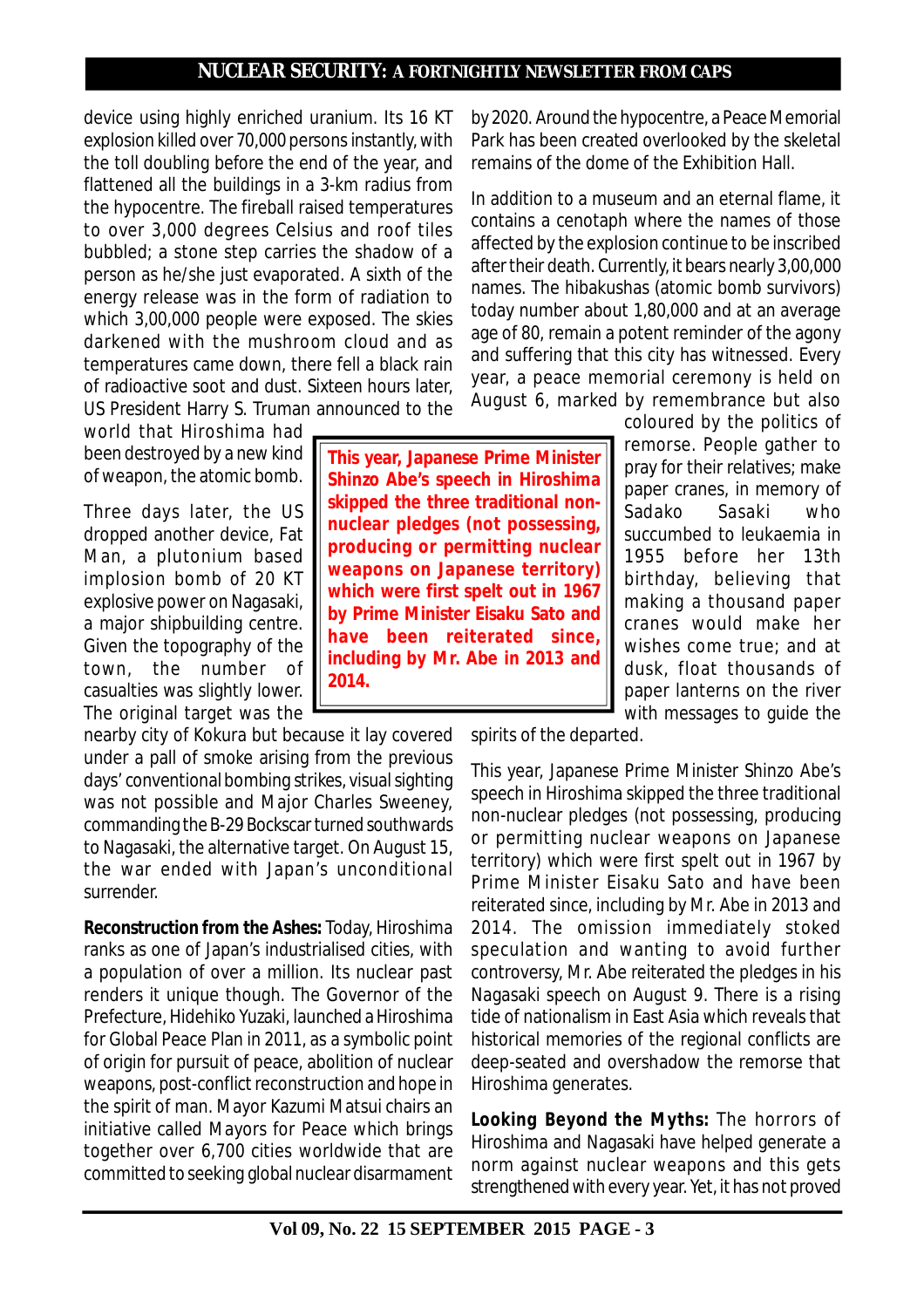possible to take decisive steps towards nuclear abolition. Part of the reason is the myth-making

that has been associated with this issue since the very beginning. For a long time, the prevalent view was that dropping the atomic bombs in 1945 helped end the war because the only alternative was an invasion of Japan which would have claimed the lives of half a million US soldiers, and a greater number of Japanese lives. New scholarship now makes it clear that it was the USSR's entry into war against Japan on August 8 which convinced

the Japanese leadership that it had no choice now but to surrender.

Second, contrary to popular belief, no specific warnings were given to the Japanese people about the bomb and the idea of a demonstration explosion was rejected on the ground that it might

not work and as there were only two devices available. Politically, the use of the bomb did not yield any advantage to the US in its post-World War-II negotiations with the USSR but hardened Stalin's resolve to accelerate its nuclear programme, setting the stage for a long-drawn Cold War accompanied by an obscene accumulation of more than 70,000 nuclear weapons by the two superpowers.

# During the Cold War, another

myth got generated that the best route to nuclear disarmament lay through nuclear nonproliferation. The Treaty on the NPT took shape during the 1960s and today enjoys widespread adherence. It may have helped prevent proliferation but even its staunch supporters are hard-pressed to show that it has made any impact on nuclear arms reductions. The fact that the five countries acknowledged as nuclear-weapon-

**For a long time, the prevalent view was that dropping the atomic bombs in 1945 helped end the war because the only alternative was an invasion of Japan which would have claimed the lives of half a million US soldiers, and a greater number of Japanese lives. New scholarship now makes it clear that it was the USSR's entry into war against Japan on August 8 which convinced the Japanese leadership that it had no choice now but to surrender.**

states in NPT are the same as the five Permanent Members of the UNSC may have been a coincidence in the 1960s, but today, is a liability that diminishes the NPT. The NPT framework cannot accommodate India's position or tackle China's flagrant assistance to Pakistan; its review conferences have repeatedly failed in grappling with Israel's programme; the DPRK walked out of the treaty; and most recently, Iran ensured that it will retain a

non-weaponised capability in terms of its enrichment programme. Clearly, the NPT has reached the limits of its success and even exhausted its normative potential.

Today's nuclear world is very different from the bipolar world of the Cold War dominated by the

> superpower nuclear rivalry. The centre of gravity has shifted from the Euro-Atlantic to the Asia-Pacific region and this is a more crowded geopolitical space without any overarching binary equation. Different players have widely disparate nuclear arsenals and different doctrinal approaches. Even as the number of variables and the number of equations have grown, there is an absence of a security architecture in the Asia-Pacific region. As a

nuclear conscience keeper, Hiroshima can provide the world a dialogue platform to explore new thinking for lowering the risks associated with nuclear weapons and doctrines, reducing numbers of weapons to minimal levels and eventually creating conditions for abolition of nuclear weapons. Such a platform will certainly strengthen

**The NPT framework cannot accommodate India's position or tackle China's flagrant assistance to Pakistan; its review conferences have repeatedly failed in grappling with Israel's programme; the DPRK walked out of the treaty; and most recently, Iran ensured that it will retain a non-weaponised capability in terms of its enrichment programme. Clearly, the NPT has reached the limits of its success and even exhausted its normative potential.**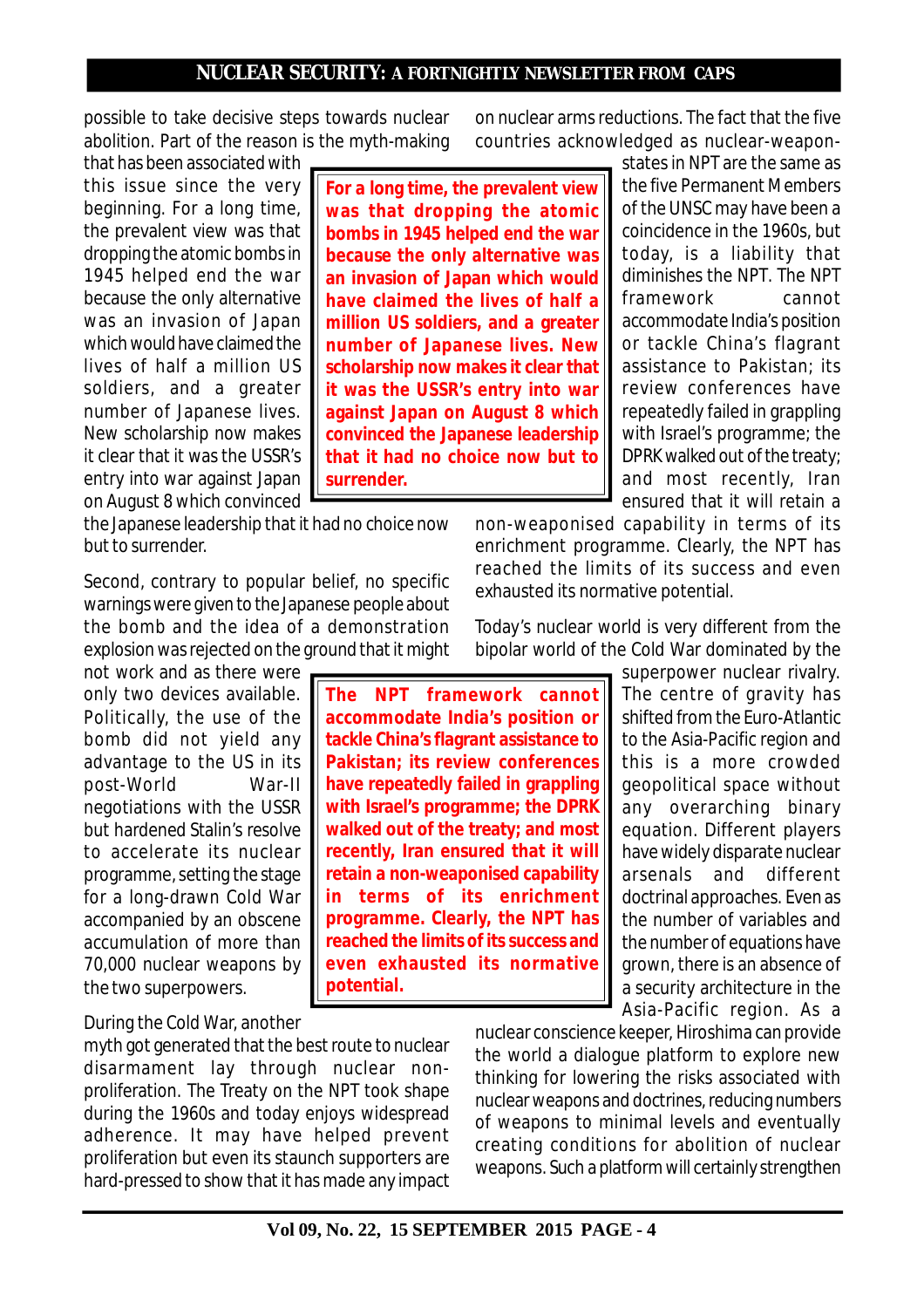the norm against the use of nuclear weapons. However, there must be a willingness to go beyond the myths that have coloured the discussions on nuclear proliferation and disarmament. From a city of remembrance, Hiroshima can then become a city of hope where the first meaningful steps for a

**On Aug 27, in Astana, Kazakhstan, officials opened an international nuclear fuel bank, led by the IAEA and hosted by Kazakhstan, to secure, house and supply LEU fuel. The existence of an LEU fuel bank is a significant step forward in the evolution of non-proliferation policy, and it will make the world a safer place.**

nuclear weapon free world were negotiated.

*Source: http://www.thehindu.com/, 07 September 2015.*

## **OPINION – Richard G. Lugar**

### **Why a Nuclear Fuel Bank Matters**

The multinational agreement to prevent Iran from obtaining nuclear weapons is one of the most consequential non-proliferation moments in recent history. One byproduct of the current public debate on the Iran nuclear deal is an improved understanding of how states acquire nuclear weapons and what it takes to stop or dissuade them from taking this fateful step. Accounts of actions taken by Iran and the negotiations of the

past several years have served as primers for many observers who had never contemplated what a centrifuge was or fully considered the relationship between nuclear power and nuclear weapons.

The Iran case underscores the continuing need for

innovative, multilateral cooperation on ways to reduce proliferation risks and temptations. One such effort that may help prevent future proliferation cases is now coming to fruition. On Aug 27, in Astana, Kazakhstan, officials opened an international nuclear fuel bank, led by the IAEA and hosted by Kazakhstan, to secure, house and supply LEU fuel. The existence of an LEU fuel bank is a significant step forward in the evolution of

**The fuel bank's guarantee of available nuclear fuel in international markets will complicate claims of any regime that hopes to edge up to a nuclear weapon by enriching and reprocessing uranium ostensibly for civilian use.**

non-proliferation policy, and it will make the world a safer place.

The goals of the IAEA are to promote the peaceful use of nuclear energy by member states, to verify that nuclear energy is not used for military purposes and to promote high standards for nuclear safety. The nuclear fuel bank directly supports these goals and

supports the broader framework of global nonproliferation policy, including dismantling existing weapons and preventing the development of new weapons, technology and materials. The bank will be owned and controlled by the IAEA, not by any one nation. It will guarantee to be a supplier of last resort to any country that needs fuel for a peaceful nuclear power generating reactor but can't obtain it on the open market. The bank will have strict controls to ensure the uranium is not diverted to a weapons program. With this supply assurance, countries that want to develop a nuclear electricity program will have no reason — or excuse — to build their own uranium enrichment facilities, which could be used to manufacture weapons-grade material.

> A goal of the LEU fuel bank agreement is to prevent other countries from following Iran's playbook to becoming a nuclear power. The IAEA fuel bank matters because it will expose and undermine the claim of potential proliferators, like Iran, who assert that domestic nuclear

enrichment is necessary for civilian energy production. The fuel bank's guarantee of available nuclear fuel in international markets will complicate claims of any regime that hopes to edge up to a nuclear weapon by enriching and reprocessing uranium ostensibly for civilian use.

In such circumstances, the existence of the fuel bank is likely to undergird more rapid and unified engagement by the international community in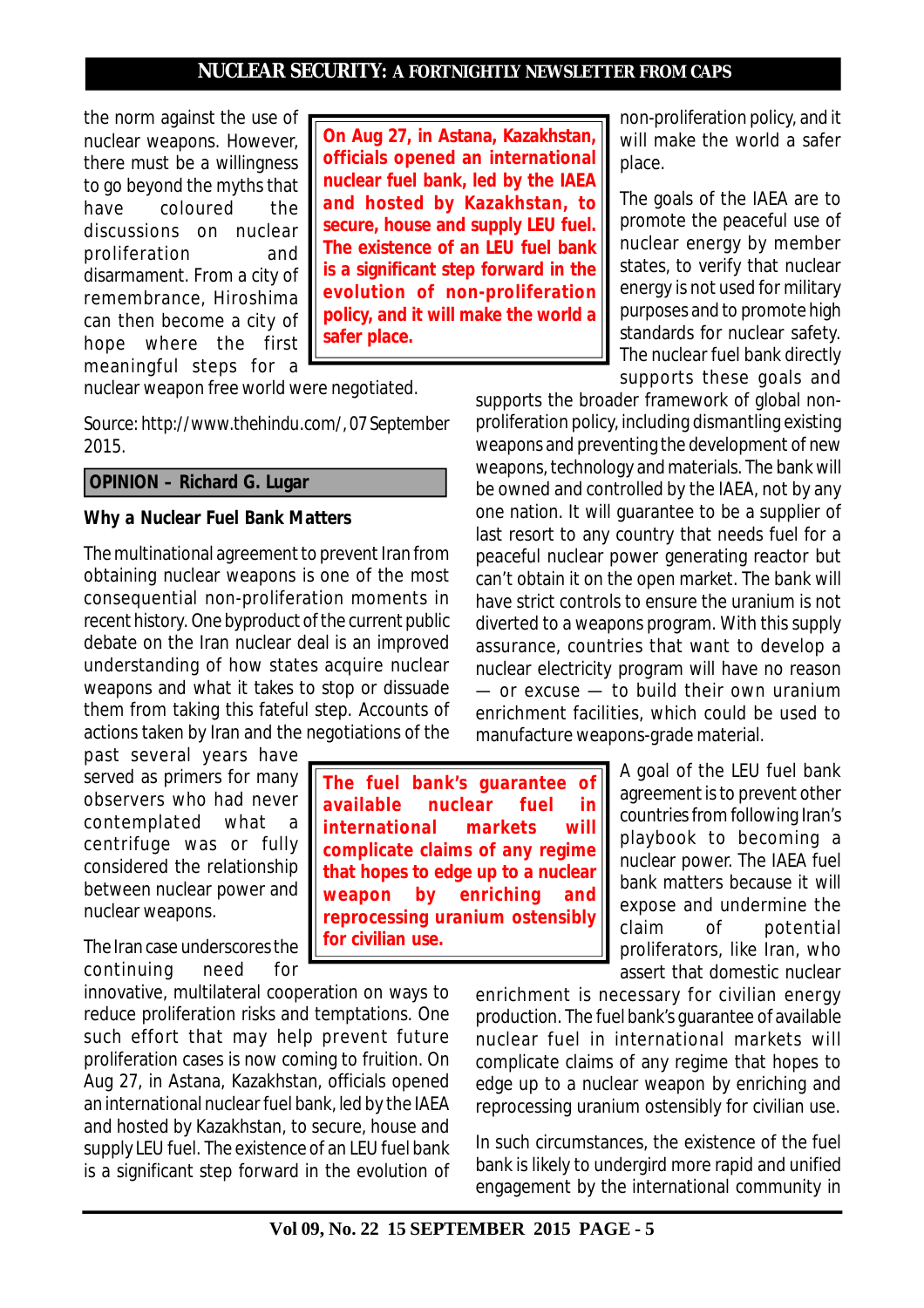challenging the regime's claims. The countries and organizations that have helped create the IAEA fuel bank, including the European Union, Kuwait, Norway, the United Arab Emirates, the United States and the Nuclear Threat Initiative share a common vision for nuclear security. And so does the host country of Kazakhstan, which, as a Soviet atomic testing ground, fully understands the horrors of nuclear weapons. Kazakhstan and its leader, President Nursultan Nazarbayev, worked under the Nunn-Lugar program to relinquish voluntarily 1,410 nuclear weapons after the breakup of the Soviet Union. More recently, in 2006, it established the Central Asia Nuclear-Weapon-Free Zone to further its commitment. The legitimacy of the IAEA-run fuel bank is enhanced by Kazakhstan's nonproliferation history.

For more than half a century, the nuclear nonproliferation regime has been successful in limiting the expansion of nuclear weapons, technologies and materials. Currently, fewer than a dozen countries possess nuclear weapons, and since 1992, the number of countries with weapons-usable nuclear materials has been cut in half — from 50 to 25. Yet the basic premise of the nuclear fuel bank — to secure nuclear fuels, to prevent nuclear weapons and proliferation and to encourage safety and security — remains as relevant and essential as ever. With the world facing crisis situations, such as Iran, and threat of terrorism a constant concern, it is critical that the global community has every effective tool at its disposal and fully supports the IAEA's LEU fuel bank.

*Source: http://thehill.com/ , 01 September 2015.*

## **OPINION – Lady Barbara Judge**

## **Nuclear Power can Now Sweep the Developing World – Safely**

With everyone fixated on the negotiations over Iran's nuclear programme, it is regrettable but perhaps understandable that the world has missed a crucial moment in the history of nuclear non-proliferation. The IAEA, the government of Kazakhstan and a host of other international

actors have agreed a deal to create the first truly international nuclear fuel bank, a move with huge potential for economic development and for nuclear non-proliferation. After approving the idea in late 2010, the IAEA and Kazakhstan have agreed to set up a LEU bank. It will be owned and operated by the IAEA, with Kazakhstan footing the daily operational costs.

Donors whose contributions have been key to getting this idea off the ground have included Warren Buffett, who gave \$50m through the NTI, and the US, EU, Norway, Kuwait, UAE and the government of Kazakhstan. The fuel bank is an attempt to overcome one of the central dilemmas of utilising nuclear technology: the historical risk states that those countries who enrich uranium for developmental purposes will be tempted to use this technology to create deadly nuclear weapons. Under the arrangements for the planned fuel bank, countries will be able to draw on this reserve of LEU to fuel their nuclear power plants without having to develop enrichment capabilities of their own. It's an idea that has widespread support and currency – even Iran's then president, Mahmoud Ahmadinejad, expressed his country's backing for a fuel bank when visiting Kazakhstan in 2009. The LEU bank also embodies the 1970 Nuclear Non-Proliferation Treaty's vision of promoting global cooperation in the peaceful uses of nuclear energy.

The potential implications for global development are really quite significant. As well as ensuring a stable and predictable contingency plan for countries whose supply of nuclear fuel is disrupted, the LEU bank will provide access to fuel for countries that have expressed a desire to diversify their energy producing capabilities. As they embrace technology across all sectors, countries are also looking to move away from coal and other polluting methods of power generation enjoyed by advanced economies. Further, the fuel bank has the potential to move the bar on the global debate about nuclear energy. Nuclear technology has moved forward and will continue to do so but, crucially, nuclear is here to stay.

It is time for the public debate around nuclear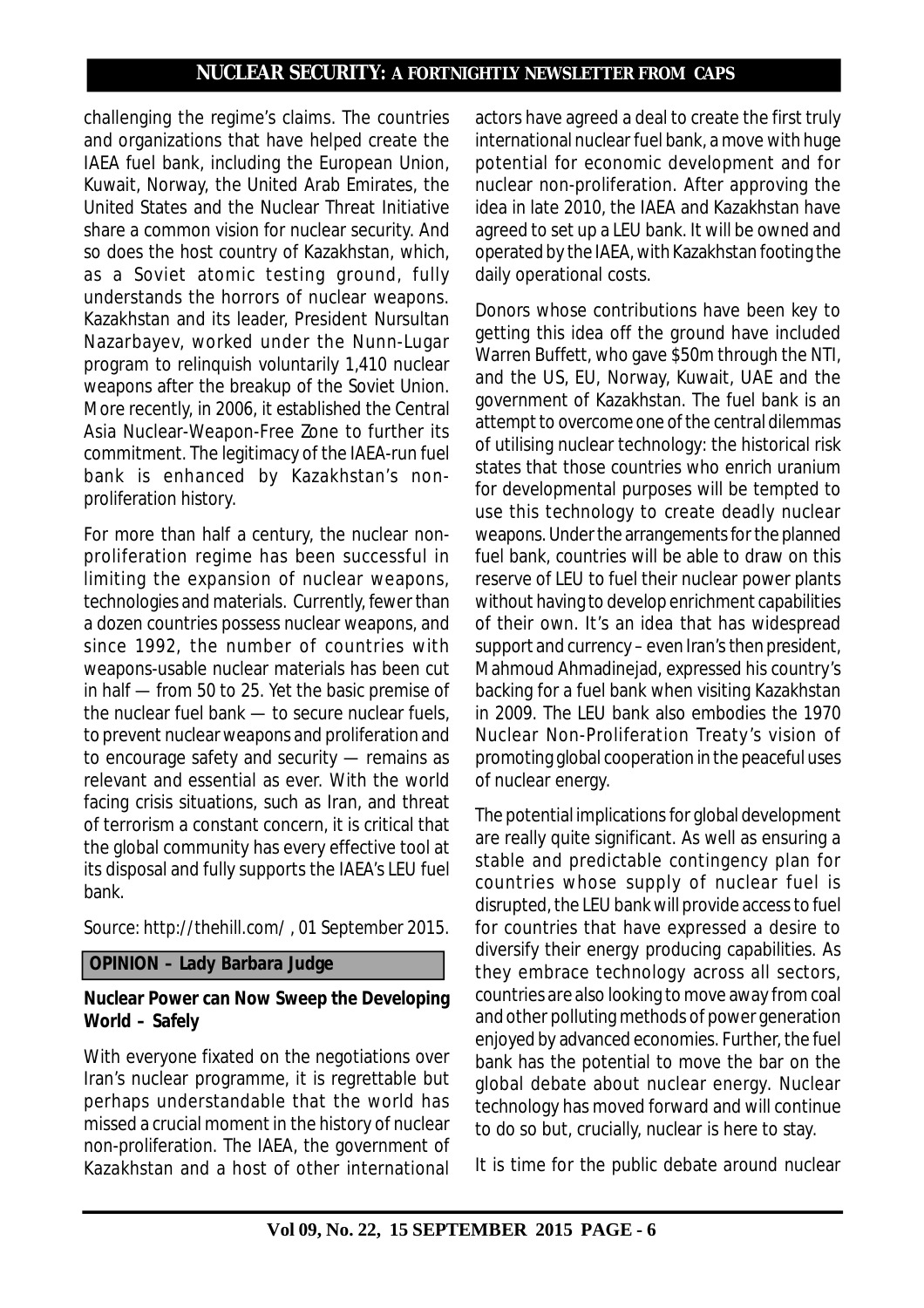energy to move beyond the scare stories of the last century. As the economies of the emerging world continue to grow, more and more countries will naturally want to join the nuclear club. This is partly due to prestige and ambition, but also

because of the environmental awakening that we in the West – having secured our own industrial and economic development – are trying to impose on developing countries, some of which boast growth rates that are the envy of the West.

Why is Kazakhstan, a country often overlooked in the Western political imagination, home to such a significant initiative? Because its credentials on

nuclear non-proliferation are second to none. Since the break-up of the Soviet Union, Kazakhstan has been a leader on the issue…. Under President Nursultan Nazarbayev, the country took the – at the time brave – decision to decommission and give up its nuclear arsenal under the Nunn-Lugar

Programme. Whether or not the fuel bank lives up to its full potential depends greatly on how far we in the West are willing to take advantage of Kazakhstan's initiative. Going beyond the usual rhetoric, the IAEA and the West – working closely with Russia – must ensure the success of the fuel bank, by actively encouraging countries to steer away from the path Iran chose to fulfil its

nuclear ambitions. Doing so will promote the use of nuclear fuel as an efficient and environmentally friendly means to economic development. It will also help make the world a safer place.

*Source: http://www.cityam.com, 10 September 2015.*

 **OPINION – Jerry Paul**

### **Nuclear Energy is Clean, Safe Energy**

A recent guest column appearing in the Herald by spokespersons from Sierra Club, Greenpeace and Friends of the Earth asserts that, "Nuclear power

**As the economies of the emerging world continue to grow, more and more countries will naturally want to join the nuclear club. This is partly due to prestige and ambition, but also because of the environmental awakening that we in the West – having secured our own industrial and economic development – are trying to impose on developing countries, some of which boast growth rates that are the envy of the West.**

**Christie Todd-Whitman, former secretary of the US Environmental Protection Agency (EPA), recently pointed out that, "Nuclear energy provides 98 percent of Florida's carbon-free electricity, and Florida's reactors have effectively offset 15 million tons of carbon emissions each year, which is the equivalent of removing 3 million cars from the**

**road annually.**

is a losing proposition." A fact-based test of this claim yields an opposite result. The culture of anti-nuclear activism has dwindled significantly in recent times precisely because of the recognition that nuclear energy provides unmatched benefits to the environment. There was nothing new in the arguments of the recent column. They were recycled from a generation ago and largely debunked through five

decades of America's successful operation of more than 100 carbon-free nuclear power plants. The authors' claims also contradict a bipartisan chorus of contemporary opinion leaders who have real expertise. For example, Christie Todd-Whitman, former secretary of the US

Environmental Protection Agency (EPA), recently pointed out that, "Nuclear energy provides 98 percent of Florida's carbon-free electricity, and Florida's reactors have effectively offset 15 million tons of carbon emissions each year, which is the equivalent of removing 3 million cars from the road annually."

As America's former top

environmental regulator, she explained that additional nuclear plants will help Florida comply with the upcoming rules under President Obama's EPA's Clean Power Plan….Carol Browner, a former secretary of the Florida's Department of Environmental Regulation, has said, "Preserving our existing nuclear plants will be a key part of our efforts to reduce carbon emissions and build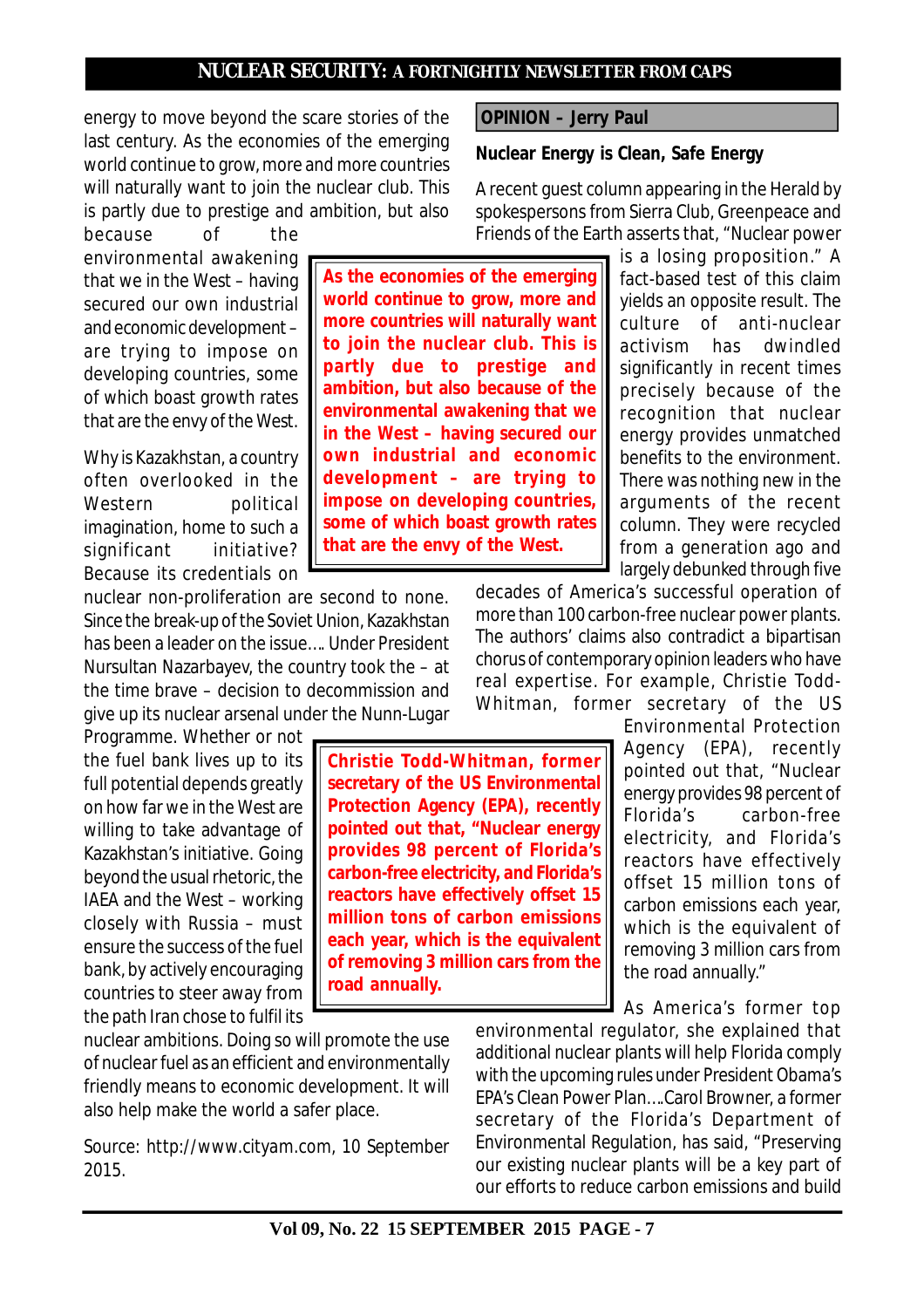a cleaner-energy future and safer environment for our children." She has credibility on this topic. She was also the longest serving administrator of the US Environmental Protection Agency from 1993 to 2001 and also served as director of the White House Office of Energy and Climate Change Policy for President Obama.

Obama's current EPA leadership also disagrees with the authors of the column. A recent Bloomberg News article, New nuclear power seen as winner in Obama's clean-power plan, quotes US EPA Administrator Gina McCarthy saying: "Nuclear facilities will be credited because it's new, zero-carbon generation that will be credited as part of a compliance strategy … that's entirely consistent and appropriate."

Although activist organizations can still grab local

headlines and motivate donors by opposing nuclear energy, they often do it with shock-talk and false claims. For example, a group in Knoxville, Tennessee, recently started a petition drive to oppose a new nuclear plant in Florida by alleging that one foot of sea-level rise would "put it under water". They said this without realizing, or admitting, that the new power plant units, to be added to the two units that have operated at this site for

the past 30 years, would be built 26 feet above sea level, a height providing a margin far exceeding even the most draconian future sealevel rise projections. The group also failed to disclose that sea-level rise was already considered and analyzed in detail by technical experts as part of the Site Certification Process conducted by the Department of Environmental Protection and an independent administrative law judge who then recommended approval of the proposed site.

The informed environmental community, once opposed to nuclear energy, has now largely come full circle on utilizing science and the atom as a clean source of electricity. It has been well-stated by Dr. Patrick Moore, a leading environmental activist the last half century and former co-founder of Green Peace: "My opinion that nuclear energy is safe, clean and sustainable was formed in the mid-1990s during the reconsideration of energy policy in light of climate change…. It is obvious that nuclear energy, when replacing fossil fuel technology, reduces CO2 emissions by more than 95 percent. My primary reasons for supporting nuclear energy are that it is superior to other technologies as a long-term, cost-effective, safe and clean source of electrical power."

Of course, all opinions, and the authors of those opinions, must be shown respect. Everyone should be heard. But, we should also apply a reasonable level of fact-checking to help gauge the strength

> of opinion-based arguments, particularly in the context of policy decisions that depend on technical accuracy. Nuclear energy and the environment are examples. When it comes to the environment and providing clean, emission-free supplies of electricity, nuclear is not a "losing proposition." To the contrary, all of us who care about the environment, including activists, lose if we do not deploy more nuclear energy in the future.

**My opinion that nuclear energy is safe, clean and sustainable was formed in the mid-1990s during the reconsideration of energy policy in light of climate change…. It is obvious that nuclear energy, when replacing fossil fuel technology, reduces CO2 emissions by more than 95 percent. My primary reasons for supporting nuclear energy are that it is superior to other technologies as a long-term, cost-effective, safe and clean source of electrical power.**

> *Source: http://www.miamiherald.com, 08 September 2015.*

 **OPINION – Minhaz Merchant**

## **Why India Needs to Call Pakistan's Nuclear Bluff Once and for All**

In a statement issued, Pakistan's National Security Advisor Sartaj Aziz said India shouldn't take his country for granted. Pakistan, he added grimly, has nuclear weapons. Other members of the Pakistani establishment have made similar statements in the recent past. But as Pakistan's army chief General Raheel Sharif knows perfectly well,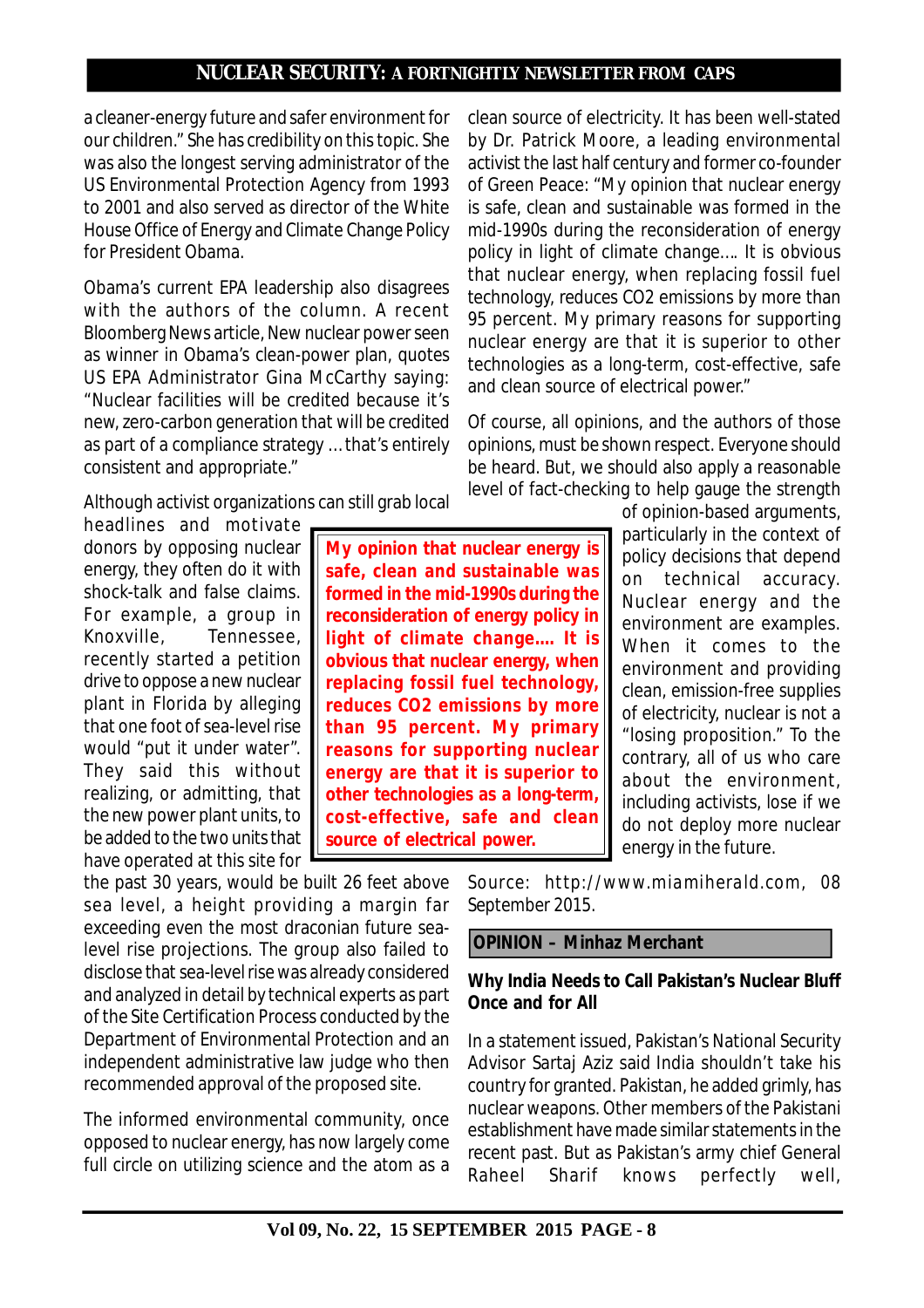Islamabad cannot use its nuclear stockpile - not even the small tactical battlefield nuclear weapons Pakistan is developing. The reason is simple: A

retaliatory nuclear strike by India would cripple Pakistan. The Americans know this. So do the Russians and the British. And of course, so does Pakistan.

Farooq Abdullah, the former chief minister of Jammu and Kashmir, had this to say about Sartaj Aziz's nuclear threat in an interview with Sagarika

Ghose in *The Times of India*: "When a senior diplomat, a former foreign minister, talks about nuclear weapons, it's crazy. May I remind Sartaj Aziz about Hiroshima and Nagasaki? Does he want to bomb J&K? India also has a bomb. When I went to Pokhran after the tests were conducted, I remember Vajpayee's words: 'He said we aren't the ones to use this first, we have this as a deterrence, only to tell people don't take us for granted. We can defend ourselves.' I want to tell Aziz don't think of the bomb because innocents will die. Sartaj Aziz saab you too will die if the bomb falls." So is Pakistan's nuclear threat mere bluster? The short answer: yes.

In a recent article in the *Indian Express*, journalist Praveen Swami wrote why a Pakistani nuclear reprisal to a conventional Indian military attack would result in its annihilation: "Ever since Modi took power last year, Pakistan has demanded negotiations, seeing them as a cushion against possible Indian strikes in the face of a major terrorist attack. Large swathes of its

troops tied down in counter-insurgency duties, the Pakistan army would be hard pressed to resist even a limited Indian push in areas like Kashmir's Neelam Valley. Though Pakistan often threatens nuclear reprisal, it knows it would be hard pressed to deliver on this threat in all but the most catastrophic scenarios, for the simple reason that

**Islamabad cannot use its nuclear stockpile - not even the small tactical battlefield nuclear weapons Pakistan is developing. The reason is simple: A retaliatory nuclear strike by India would cripple Pakistan. The Americans know this. So do the Russians and the British. And of course, so does Pakistan.**

annihilation would follow in short order. The truth is nuclear armed adversaries have

> engaged in small conventional wars: China and Russia clashed on the Ussuri river in the 1950s, and India and Pakistan themselves in 1999." And yet, Pakistan continues to develop nuclear warheads at a rapid pace. Recent reports suggest it will have over 300 nuclear weapons within ten years more than France or Britain.

In a country beset by home-produced terrorism, there is always the danger that some of the small tactical nuclear weapons will fall into terrorists' hands and be used against Pakistan itself. Rawalpindi has a secure nuclear command and control centre. But breaching these safeguards by disgruntled elements with terrorist links can't be ruled out.

A recently declassified CIA document reveals that former Prime Minister Indira Gandhi mulled, before abandoning, an air strike on Pakistan's nascent nuclear weapons programme in 1983. According to one report, Israel offered, "as late as 1984", to

> bomb Pakistan's principal nuclear facility in Kahuta if India allowed " its jets refueling assurance, but India demurred."

> *Terrorism - War by other Means:* Pakistan created the Taliban in the early-1990s. Breakaway fractions of this terrorist group like the Tehreek-e-Taliban are relentlessly targeting Pakistan's armed forces. December will mark the first

anniversary of the brutal Peshawar massacre. The Tehreek-e-Taliban murdered over 130 Pakistani school children, mostly those from families in Pakistan's armed forces. After years of battling these terrorists - terrorists the Pakistani army has created and nurtured - they remain a serious

**develop nuclear warheads at a rapid pace. Recent reports suggest it will have over 300 nuclear weapons within ten years - more than France or Britain. In a country beset by home-produced terrorism, there is always the danger that some of the small tactical nuclear weapons will fall into terrorists' hands and be used against Pakistan itself.**

**And yet, Pakistan continues to**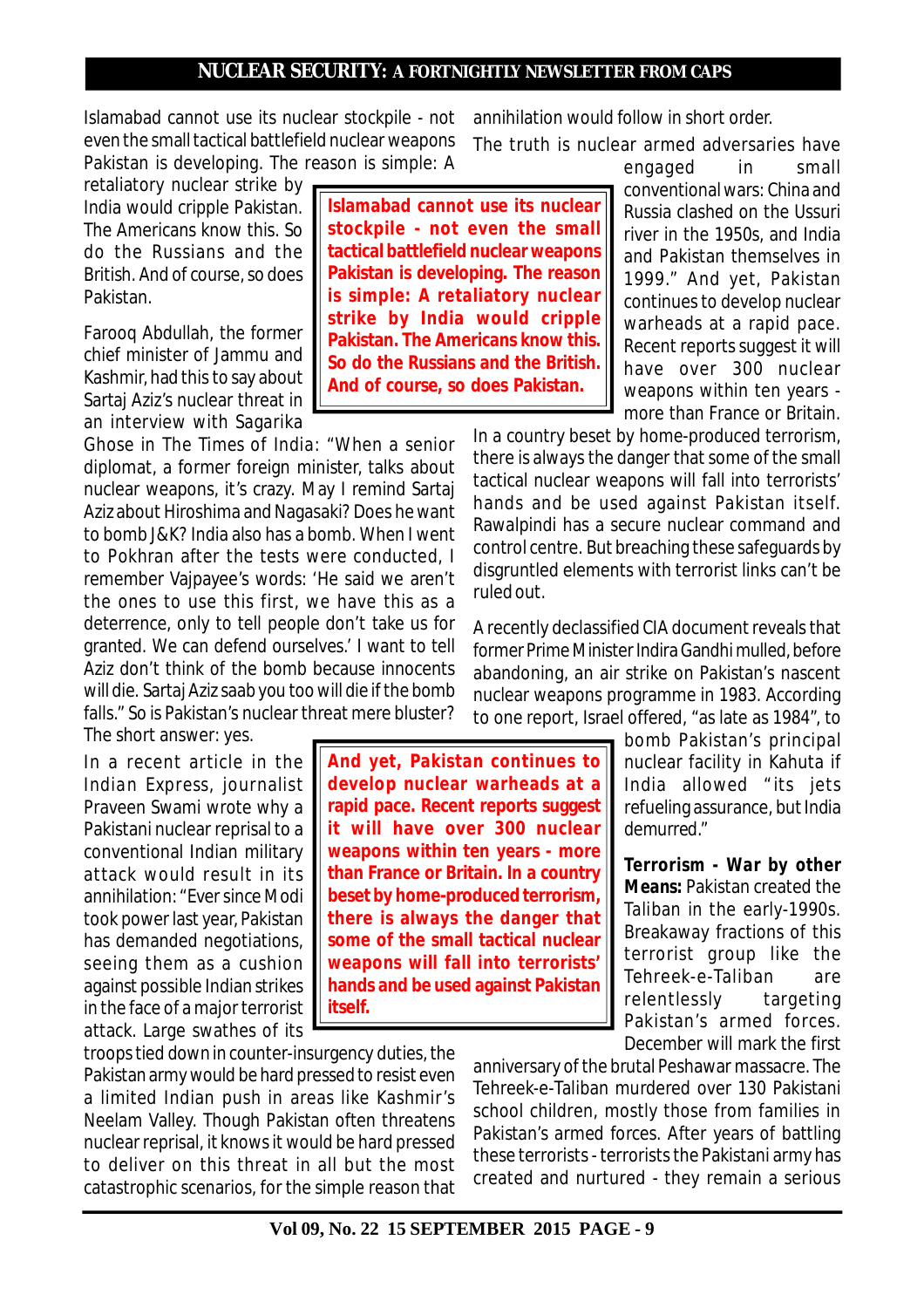threat. Over a third of the Pakistani army is tied down fighting them and other militant groups across the country. Since the Narendra Modi government took office fifteen months ago, Pakistan has tested its will with ceasefire violations across the LoC and the IB. In October and November 2014, the BSF retaliated strongly to unprovoked Pakistani firing which caused several Indian casualties. The retaliation resulted in a large number of Pakistani fatalities as well.

The Pakistani army and the ISI have helped launch

a series of terrorist attacks on Indian soil. The same pattern has been repeated over the past few days. The increased infiltration by militants trained in terror camps on Pakistani territory has caused the deaths of Indian civilians, including women and children. Two captured terrorists, Naveed and Sajjad, have confessed under interrogation to being trained by the Lashkar-e-Taiba, the

terrorist group the Pakistani army nurtures with funding, training and logistical support. Pakistan, which has never won a war against India in 68 years, uses such proxy terror groups to wage a low-intensity conflict without commiting the Pakistani army to a war it cannot win. Terrorism and veiled nuclear threats are used by Pakistan in an attempt to balance the asymmetry between the two countries' armed forces.

*Now to the Myths***:** There are four myths in the India-Pakistan relationship that the army, ISI and civilian leadership of Pakistan carefully nurse. They need to be dispelled.

## *Myth 1: "Pakistan, like India, is also a victim of terrorism."*

Not true. Pakistan is the victim of its own terrorism; India in sharp contrast is the victim of Pakistani terrorism. India doesn't send terrorists across the border to kill Pakistani civilians. Pakistan does. To equate the two is a standard manufactured response of the Pakistani establishment - for without providing a shred of evidence. The Pakistani army meanwhile continues to commit genocide in Balochistan. It does not need India to spark an insurgency among the Baloch - they have been fighting Pakistan's occupation of their country which Rawalpindi forcibly annexed nearly a year after Independence. Remember: Balochistan comprises 44 per cent of Pakistan's total land area. Peter Tatchell, the human rights activist, writes: "Balochistan was never part of

instance, citing Indian involvement in Balochistan

**Not true. Pakistan is the victim of its own terrorism; India in sharp contrast is the victim of Pakistani terrorism. India doesn't send terrorists across the border to kill Pakistani civilians. Pakistan does. To equate the two is a standard manufactured response of the Pakistani establishment - for instance, citing Indian involvement in Balochistan without providing a shred of evidence.**

the British Indian Empire. From 1876, it was a selfgoverning British protectorate, with Britain pledging to guarantee its security against external aggression. In August 1947, Britain granted Balochistan independence separately from India and Pakistan as it did with Nepal. This independence was shortlived. On April 1, 1948, Pakistan sent troops to conquer the Baloch people.

They have remained there ever since, blanketing the country with hundreds of military garrison posts to suppress the people."

## *Myth 2: "Jammu and Kashmir is disputed territory."*

It is, but not in the way Pakistan thinks. All United Nations resolutions require Pakistan, as a first step, to vacate PoK. Once Pakistan does, all issues related to Jammu & Kashmir can be discussed. In short, PoK constitutes the core dispute in relation to Jammu and Kashmir. All else flows from it. Thus when engagement in the form of a composite dialogue resumes between India and Pakistan, as External Affairs Minister Sushma Swaraj noted and once Islamabad adheres to the red lines drawn by New Delhi - Kashmir will be on the agenda, beginning with PoK. The soft, porous border proposal discussed between General Pervez Musharraf and Prime Minister Dr. Manmohan Singh nearly a decade ago is a non-starter. If implemented, it will give terrorists a free pass to Jammu and Kashmir. Over time Pakistan will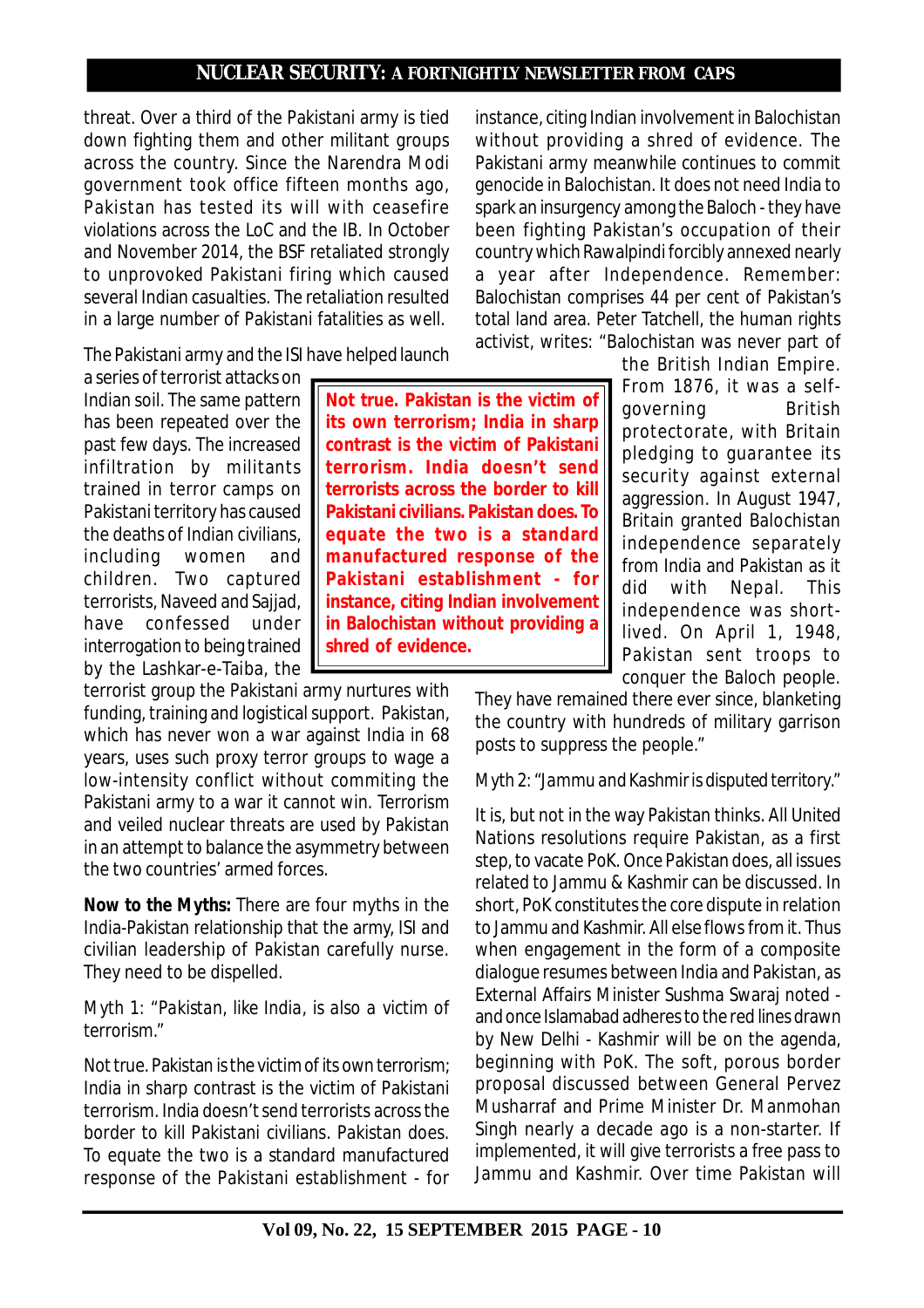occupy the entire state using a "creeping" strategy. It is fortunate Musharraf was removed from office before he could pull further wool over Dr Singh's eyes.

## *Myth 3: "Reciprocity."*

India granted MFN status to Pakistan in 1996. Pakistan promised reciprocal status several years ago. That promise remains unfulfilled. If Islamabad continues to be in breach of that commitment, India could consider withdrawal of MFN status to Pakistan. India is already moving ahead in the SAARC without Pakistan in crucial economic and diplomatic areas. This ostracism could apply to other fields. Cricketing ties, for example, will remain suspended. Can India really play cricket with a country that sends terrorists to

kill and maim Indian women and children? Pakistan joined world cricket's boycott of South Africa's apartheid regime throughout the 1970s and 1980s. The pressure including a global boycott of South Africa's all-white rugby team and other sanctions led eventually to the abolition of apartheid. Politics and sport should, ideally, not be mixed - except in the case of

extreme injustice, such as apartheid, or statesponsored terrorism.

#### *Myth 4: "We are the same people".*

We are not. Pakistan has over 190 million people: 90 million Punjabis, 45 million Sindhis, 30 million Pashtuns, 14 million Baloch, and 11 million others. Punjabis dominate the army, civil service and business. Indians are far more diverse - in language, culture and religion. As the 2011 census reveals, India has nearly as many Muslims (172 million) as Pakistan - which is several times the number of Muslims India had in 1947. Pakistan too had a significant minority (of Hindus) in 1947. Today Hindus make up less than 1.6 per cent of Pakistan's population. In Pakistan, the Baloch are butchered, Shias murdered, Ahmadis outcast. No, we are not the same people.

*Source: http://www.dailyo.in/, 04 September 2015.*

**The latest projections point to slower growth in nuclear power, in keeping with the trend since the 2011 Fukushima Daiichi accident. The world's nuclear power generating capacity is projected to expand by between 2.4% and 68% by 2030, compared with the previous estimate of between 7.7% and 88% from last year.**

 **OPINION – Jeffrey Donovan**

### **IAEA Sees Global Nuclear Power Capacity Expanding in Decades to Come**

Nuclear power's global expansion is projected to continue in the coming decades—albeit at a slowing pace—amid challenges including low fossil fuel prices, a sluggish world economy and the legacy of Japan's Fukushima Daiichi accident, according to an IAEA study released on 8 September, 2015. Each year, the IAEA publishes projections of the world's nuclear power generating capacity in Energy, Electricity and Nuclear Power Estimates for the Period up to 2050, now in its 35th edition.

"Several factors indicate that nuclear energy will

play an important role in the world's energy mix in the long run," said IAEA Deputy Director General Mikhail Chudakov, Head of the Department of Nuclear Energy. "These factors include the volatility of fossil fuel prices, nuclear power's role in greenhouse gas reduction, energy supply security, population growth and

demand for electricity in the developing world." The latest projections point to slower growth in nuclear power, in keeping with the trend since the 2011 Fukushima Daiichi accident. The world's nuclear power generating capacity is projected to expand by between 2.4% and 68% by 2030, compared with the previous estimate of between 7.7% and 88% from last year.

Uncertainty related to energy policy, license renewals, shutdowns and future constructions accounts for the wide range. The projections, developed by world experts who gather each spring at the IAEA, take into account developments through April 2015. The low case, designed to produce "conservative but plausible" estimates, assumes a continuation of current market, technology and resource trends with few changes to policies affecting nuclear power. The high case assumes current rates of economic and electricity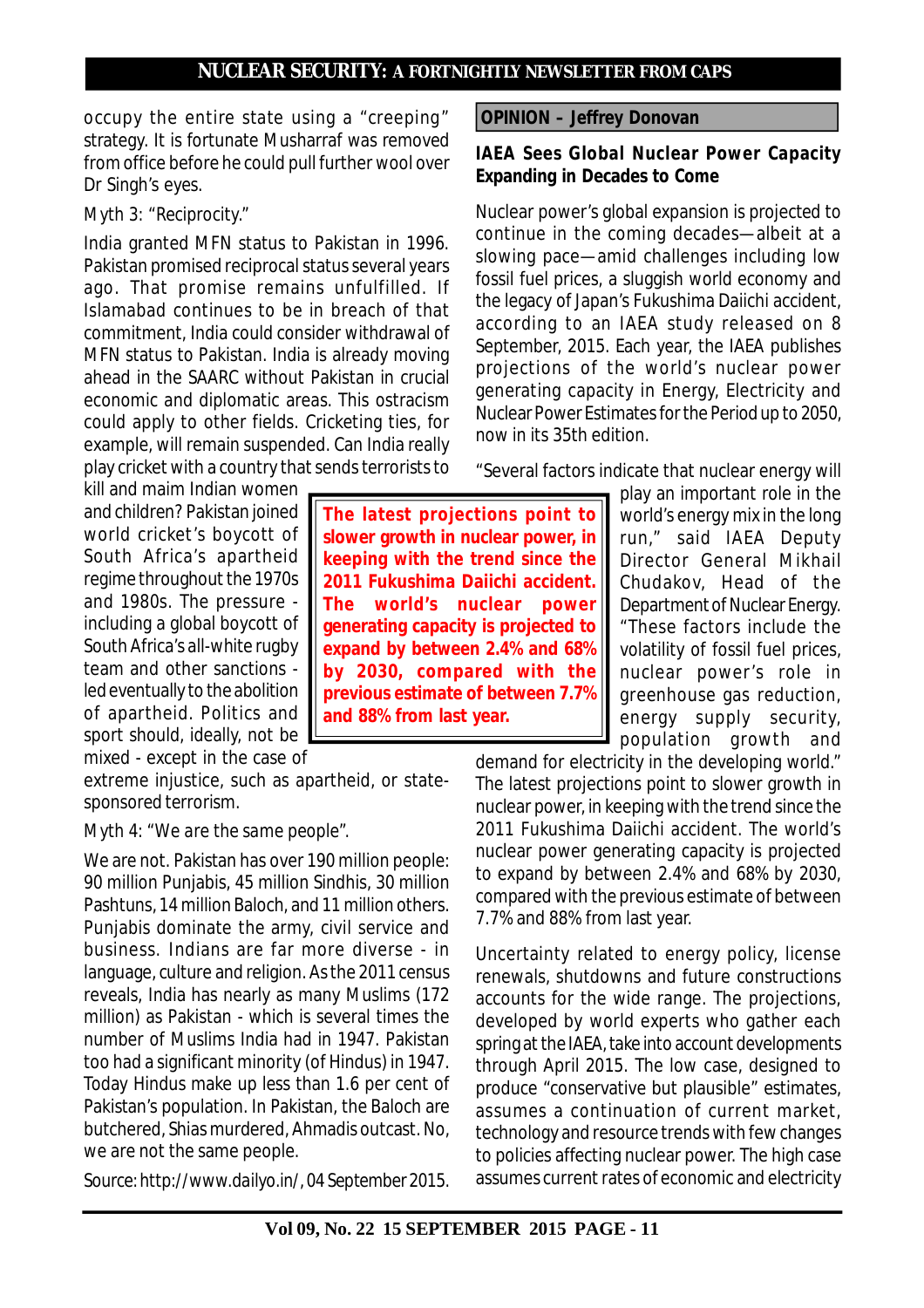demand growth, particularly in Asia, will continue while also including a bigger role for nuclear power in climate change mitigation strategies worldwide.

*Factors Weighing on Growth***:** Over the short term, several factors are weighing on the growth prospects of nuclear power, leading to temporary delays in deployment of some plants, according to the report. These factors include low prices for natural gas, subsidized renewable energy sources, and the global financial crisis, which presents hurdles for capital-intensive projects. Heightened safety requirements as a result of stress tests introduced in the wake of the Fukushima accident

and the deployment of advanced technologies have also contributed to delays. The estimates also factor in the likely future retirement of many of the world's 438 nuclear reactors currently in operation, more than half of which are over 30 years old. Despite the need to replace scores of retiring reactors, nuclear power is still set to maintain—and possibly increase—its role in the world's low-carbon energy mix, according to David Shropshire, Head of the IAEA's Planning and Economic Studies Section…. "Our lowcase projections show that for every unit of capacity retiring, another unit will be built

somewhere in the world by 2030; and in the high case, about 1.7 times the capacity will be constructed."

*Regional Breakdown***:** Although not a major driving force, the policies and developments in the more than 30 countries that are considering or planning their first nuclear power plant also play a role in the projections. The IAEA recently updated one of its key guidance documents, Milestones in the Development of a National Infrastructure for Nuclear Power, which forms the basis for its assistance to these "newcomer" countries. They include the United Arab Emirates, which is building its first reactors and contributing to projected growth in the Middle East and South Asia, where India is driving the expansion and constructing six new reactors. According to the 2015 projections, capacity growth in that region is projected at 25.9 GW(e) by 2030 in the low case from the current 6.9 GW(e), rising to 43.8 GW(e) in the high case. One gigawatt is equal to one billion watts of electrical power. Growth is also projected in Eastern Europe. The region includes Russia, with nine reactors under construction, as well as Belarus, which is building its first reactors. The low case estimate projects regional capacity

**The IAEA recently updated one of its key guidance documents, Milestones in the Development of a National Infrastructure for Nuclear Power, which forms the basis for its assistance to these "newcomer" countries. They include the United Arab Emirates, which is building its first reactors and contributing to projected growth in the Middle East and South Asia According to the 2015 projections, capacity growth in that region is projected at 25.9 GW(e) by 2030 in the low case from the current 6.9 GW(e), rising to 43.8 GW(e) in the high case. One gigawatt is equal to one billion watts of electrical power.**

growth to 64.1 GW(e) by 2030 from the current 49.7 GW(e), with capacity increasing to 93.5(e) in the high case. The Far East, meanwhile, will see the biggest expansion, especially in China and the Republic of Korea, which are building 24 and four reactors respectively.

In the low case, capacity in that region is seen growing to 131.8 GW(e) by 2030 from the current 87.1 GW(e). In the high case, capacity is projected to expand to 219 GW(e). By contrast, Western Europe is eyeing the biggest decline. With Germany, the region's biggest economy, announcing plans to phase

out nuclear power in the wake of the Fukushima accident, the low projections estimate a decrease in Western European capacity to 62.7 GW(e) by 2030 from the current 113.7 GW(e). The high projections estimate a decline to 112 GW(e). North American capacity is also seen falling in the low case to 92 GW(e) by 2030 from the current 112.1 GW(e). The high projections, however, estimate an increase to 139.7 GW(e). "It's important to understand that these projections, while carefully derived, are not predictions," said Andrii Gritsevskyi, Energy System Analyst in the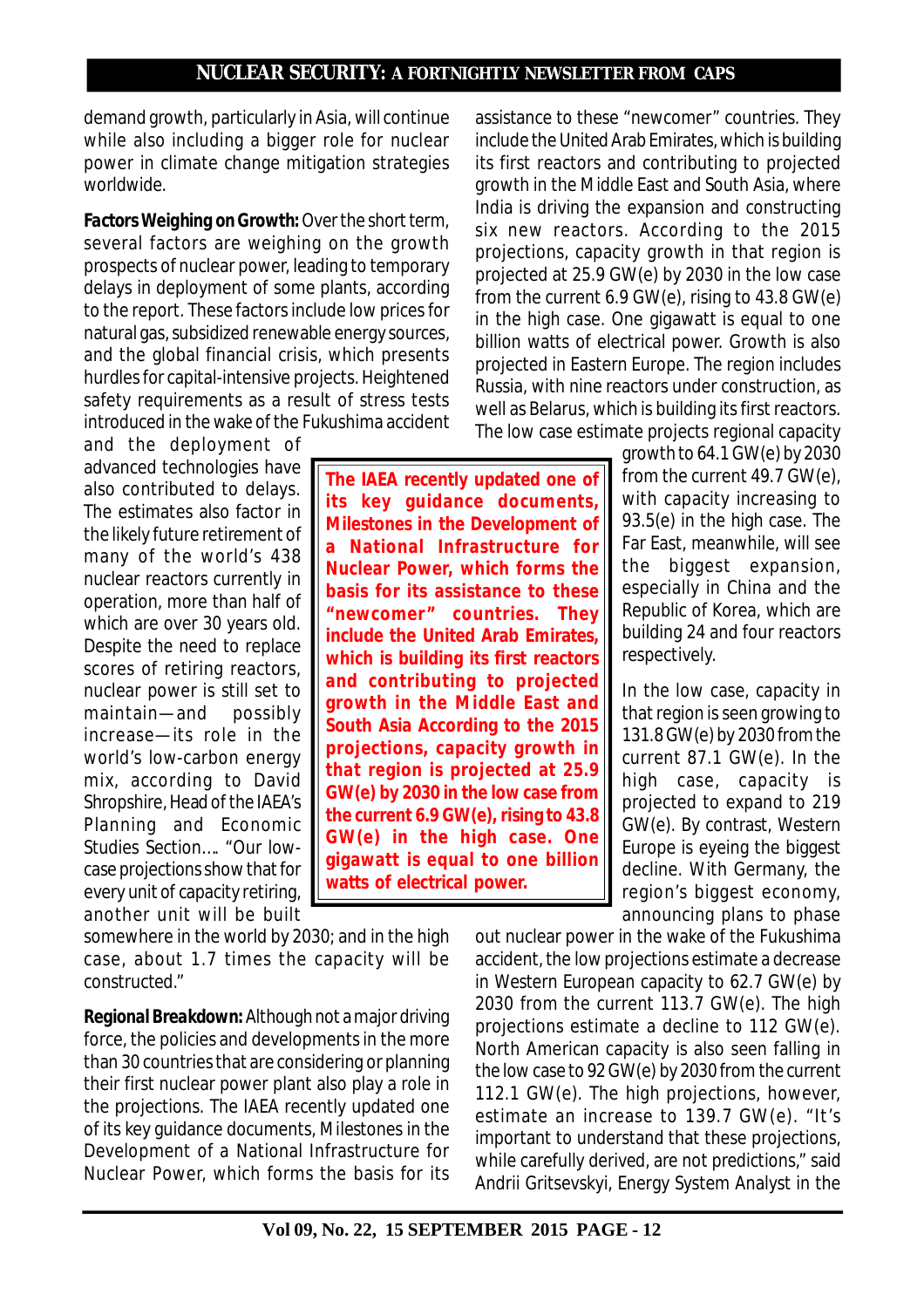IAEA's Planning and Economic Studies Section. "The estimates should be viewed as very general growth trends, whose validity must be constantly subjected to critical review."

*Source: https://www.iaea.org , 08 September 2015.*

### **BALLISTIC MISSILE DEFENCE**

### **ISRAEL**

#### **Israel Unveils 'Iron Dome of the Sea' Missile Defense System**

The Israeli Navy on has unveiled its new missile defense system 'Iron Dome of

the Sea' in a defense exercise. The defensive exercise was conducted, focusing on Israel navy's Shayetet 13 unit expelling terrorists, who had captured the Yam Tethys gas field off the coast of the southern Israeli port. Navy commander Brigadier Ram Rotberg listed potential threats to Israel, including the Russian-made Yakhont antiship missile, reportedly in the

hands of Hezbollah and the Syrian army, after leading a tour of military correspondents. Another is the Iranian Ababil drone, which is believed to have been upgraded with navigation capabilities and the ability to carry tens of kilos of explosives….

The Navy also unveiled its counter-measures, including the Barak 8 multi-purpose seaborne missile defense system, which protects gas rigs in the sea just as the Iron Dome protects assets on land. For defending its oil rigs against air attacks, Israel should design a defense system more effective than its Iron Dome because Iron Dome works just a small fraction of the time, according to a Massachusetts Institute of Technology analysis.

*Source: http://www.defenseworld.net, 04 September 2015.*

## **RUSSIA–IRAN**

## **Russia, Iran Ready to Sign S-300 Delivery Contract in Near Future**

A contract between Moscow and Tehran on the delivery of Russian S-300 missile defense systems to Iran will be signed in the near future, Russian

**The S-300 is a series of Russian long range surface-to-air missile systems produced by NPO Almaz, all based on the initial S-300P version. The S-300 system was developed to defend against aircraft and cruise missiles for the Soviet Air Defense Forces. Subsequent variations were developed to intercept ballistic missiles.**

Deputy Foreign Minister Sergei Ryabkov said on 9 Sep 2015. "The negotiations are continuing, the contract will be signed in the near future. All political decisions have been made, there are no obstacles there," Ryabkov was quoted as saying by Sputnik news website.

In 2007, Iran signed a contract worth \$800mln to buy five Russian S300 missile defense systems. But the deal was scrapped in 2010 by the then-Russian President Dmitry Medvedev under the pretext of the UN Security Council sanctions, although the UN embargoes did not include

> defensive military systems. Iran filed a \$4bln lawsuit against Russia in the international arbitration court in Geneva. Moscow then struggled to have the lawsuit dropped, including by offering the Tor anti-aircraft systems as replacement, media reported in August, adding that the offer was rejected by Tehran. Yet, some reports said the Antei-2500 could be

a better solution. The system does not formally fall under the existing sanctions against Iran while still being useful for the Middle-Eastern country.

While the S-300 was developed for the use by missile defense forces, the Antei-2500 was specifically tailored for the needs of ground forces, which could also be an advantage for Iran, known for its large land force. Later, Iran rejected the offer, stressing that it would not change its order. The S-300 is a series of Russian long range surface-to-air missile systems produced by NPO Almaz, all based on the initial S-300P version. The S-300 system was developed to defend against aircraft and cruise missiles for the Soviet Air Defense Forces. Subsequent variations were developed to intercept ballistic missiles. The S-300 system was first deployed by the Soviet Union in 1979, designed for the air defense of large industrial and administrative facilities, military bases, and control of airspace against enemy strike aircraft. In the meantime, Iran designed and developed its own version of the S-300 missile shield, known as Bavar (Belief) 373. The Iranian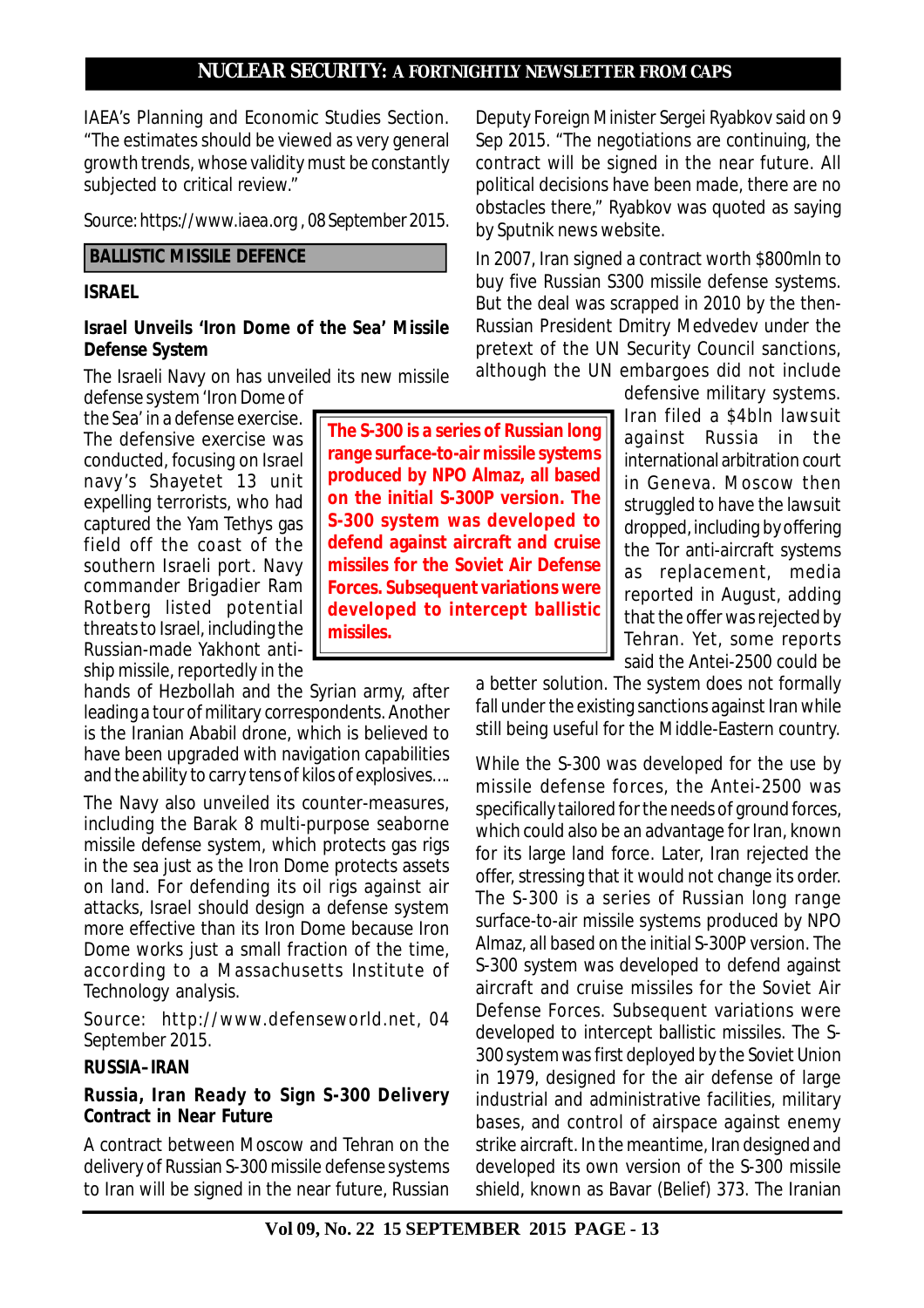version has superior features over the original Russian model as it enjoys increased mobility and reduced launch-preparation time.

In April, Iranian Defense Minister Brigadier General Hossein Dehqan announced that Iran would receive the S-300 air defense systems from Russia in 2015. "We will sign the contract for the delivery of S-300 air defense systems with the Russian side during an upcoming visit to Moscow in the current year," Brigadier general Dehqan said prior to his departure to Moscow to take part in 2015 International Moscow Security Conference. He noted that the Iranian Defense Ministry had studied the details of the S-300 contract and the air defense system would be delivered to Iran before the end of 2015. "What is important is that since the beginning of talks about this contract, the Americans and the Zionist regime voiced their opposition to the sale of S-300 systems and called for a halt to the

implementation of the contract," Brigadier General Dehqan said.

In April, President Putin removed the ban on the delivery of the missile shield to Iran. Following the announcement, Brigadier General Dehqan said "the decree came as an interpretation of the will of the two countries' political leaders to develop and promote cooperation in all

fields". Putin's decision was announced hours after relevant reports said the Kremlin also plans to supply China with the advanced S-400 air defense system. Putin said during a meeting with Iran's Admiral Shamkhani that his decision to deliver the sophisticated S-300 air defense missile systems to Tehran set a role model at global class that every nation should remain loyal to its undertakings…. In January, Tehran and Moscow signed an agreement to broaden their defensive cooperation and also resolve the problem with the delivery of Russia's S300 missile defense systems to Iran.

The agreement was signed by General Dehqan and his visiting Russian counterpart General Sergei Shoigu in a meeting in Tehran in January. The Iranian and Russian defense ministers agreed to resolve the existing problems which have prevented the delivery of Russia's advanced air defense systems to Iran in recent years. The two sides also agreed to broaden their defense cooperation and joint campaign against terrorism and extremism.

*Source: http://missilethreat.com, 09 September 2015.*

 **NUCLEAR STRATEGY**

### **ISRAEL**

## **Police Probe Nuclear Spy Vanunu over Israeli TV Interview**

Israel Police on 9 September opened an investigation into whether Mordechai Vanunu, who

**Putin's decision was announced hours after relevant reports said the Kremlin also plans to supply China with the advanced S-400 air defense system. Putin said during a meeting with Iran's Admiral Shamkhani that his decision to deliver the sophisticated S-300 air defense missile systems to Tehran set a role model at global class that every nation should remain loyal to its undertakings.**

exposed Israel's nuclear weapons program in 1986 and was jailed for treason, broke the terms of his release from jail in an interview that he gave Israel's Channel 2 on 4 September. Channel 2 reported that the investigation was initiated at the request of the Shin Bet security service. It said that while all the material broadcast in the interview had been approved by Israel's military censor, the police had asked for the full, unedited

footage of the interview, apparently because it was suspected that Vanunu discussed matters he was barred from talking about.

A former technician at Israel's Dimona nuclear reactor, Vanunu was released from jail after 18 years in 2004, but the conditions of his parole included significant limitations on his freedom of movement and banned him from giving interviews on various topics. Israel has repeatedly denied Vanunu permission to leave the country, in part because he allegedly still constitutes a security threat, and a further High Court hearing on the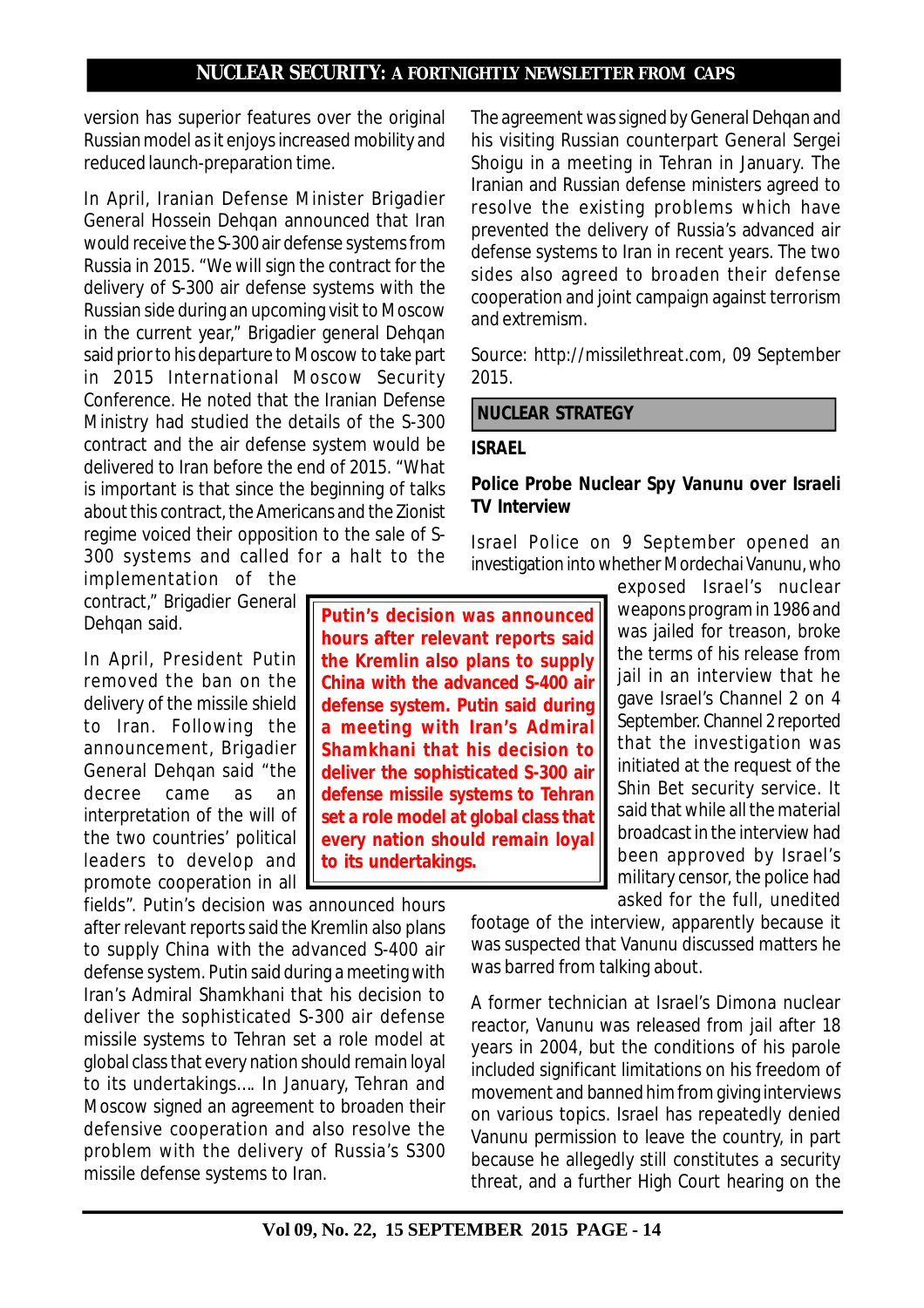issue is expected in October. In 2007, Vanunu was jailed for an additional six months for violating his release provisions when he was found traveling toward the West Bank city of Bethlehem, away from his home in Jerusalem.

The interview on 4 September marked a departure from Israel's decades of official nuclear secrecy, in that Israel's military censors permitted Vanunu to speak on primetime Israeli television about the nuclear program. A Dimona technician from 1976 to 1985, Vanunu revealed overwhelming

evidence of Israel's nuclear program to Britain's *Sunday Times* in 1986, including dozens of photographs, enabling nuclear experts to conclude that Israel had produced at least 100 nuclear warheads. To this day, Israel has never acknowledged that it has a nuclear arsenal, instead maintaining a policy of "nuclear ambiguity" while vowing that it would not be the first to use nuclear weapons in the Middle East.

The timing of the interview 4 September appeared

particularly telling, as Israel internalizes that its lobbying efforts have likely failed to prevent Congress approving the world powers' nuclear deal with Iran, which Prime Minister Benjamin Netanyahu has called "a historic mistake." Netanyahu has repeatedly pledged to act alone if necessary to ensure Iran does not obtain nuclear weapons. Two weeks ago, the military censor allowed the broadcast

on TV of tape-recorded conversations in which former defense minister Ehud Barak describes at least three occasions in 2010, 2011 and 2012 when Israel ostensibly came close to striking at Iran's nuclear facilities.

**the types.**

**A Dimona technician from 1976 to 1985, Vanunu revealed overwhelming evidence of I srael's nuclear program to Britain's** *Sunday Times* **in 1986, including dozens of photographs, enabling nuclear experts to conclude that Israel had produced at least 100 nuclear warheads. To this day, Israel has never acknowledged that it has a nuclear arsenal, instead maintaining a policy of "nuclear ambiguity" while vowing that it would not be the first to use nuclear weapons in the Middle East.**

Vanunu, now 60, was interviewed in a friend's apartment in Tel Aviv. He described a gradual process by which he decided, over his years working at Dimona, that he had an obligation to reveal "to the citizens of Israel and the Middle East and the world" the nature of what he called "the powder keg" at Dimona — "the quantities, the numbers, the types." "I saw what they were producing and its significance," he said, calling Israel's nuclear program "a failure" that he

had "exposed" — in an apparent critique of Israel's entire nuclear strategy. He talked about bringing "an ordinary camera, a Pentax" into the facility where he had been working for nine years, soon after learning that he was going to be fired, and shooting two rolls of film — about 58 pictures. He wasn't suspected because he was a familiar figure, and he habitually carried a backpack with his university text books into the facility. He then kept the film for months, taking it overseas to Thailand, Nepal and Australia

> before finally getting it developed in Sydney. "I took a risk that the film would be ruined," he said.

> He denied that he had exposed the nuclear program as revenge for losing his job, and also denied being paid any money by the Sunday Times or others for his revelations. His long-term lawyer, Avigdor Feldman, he said, works for him

voluntarily. Vanunu described how he was lured from London to Rome and arrested — befriended in a Mossad honeytrap by an agent (Cheryl Bentov) he knew as Cindy.... He claimed that he…never suspected that she was an agent until he woke up after three days drugged on a boat

**Vanunu, now 60, was interviewed in a friend's apartment in Tel Aviv. He described a gradual process by which he decided, over his years working at Dimona, that he had an obligation to reveal "to the citizens of Israel and the Middle East and the world" the nature of what he called "the powder keg" at Dimona — "the quantities, the numbers,**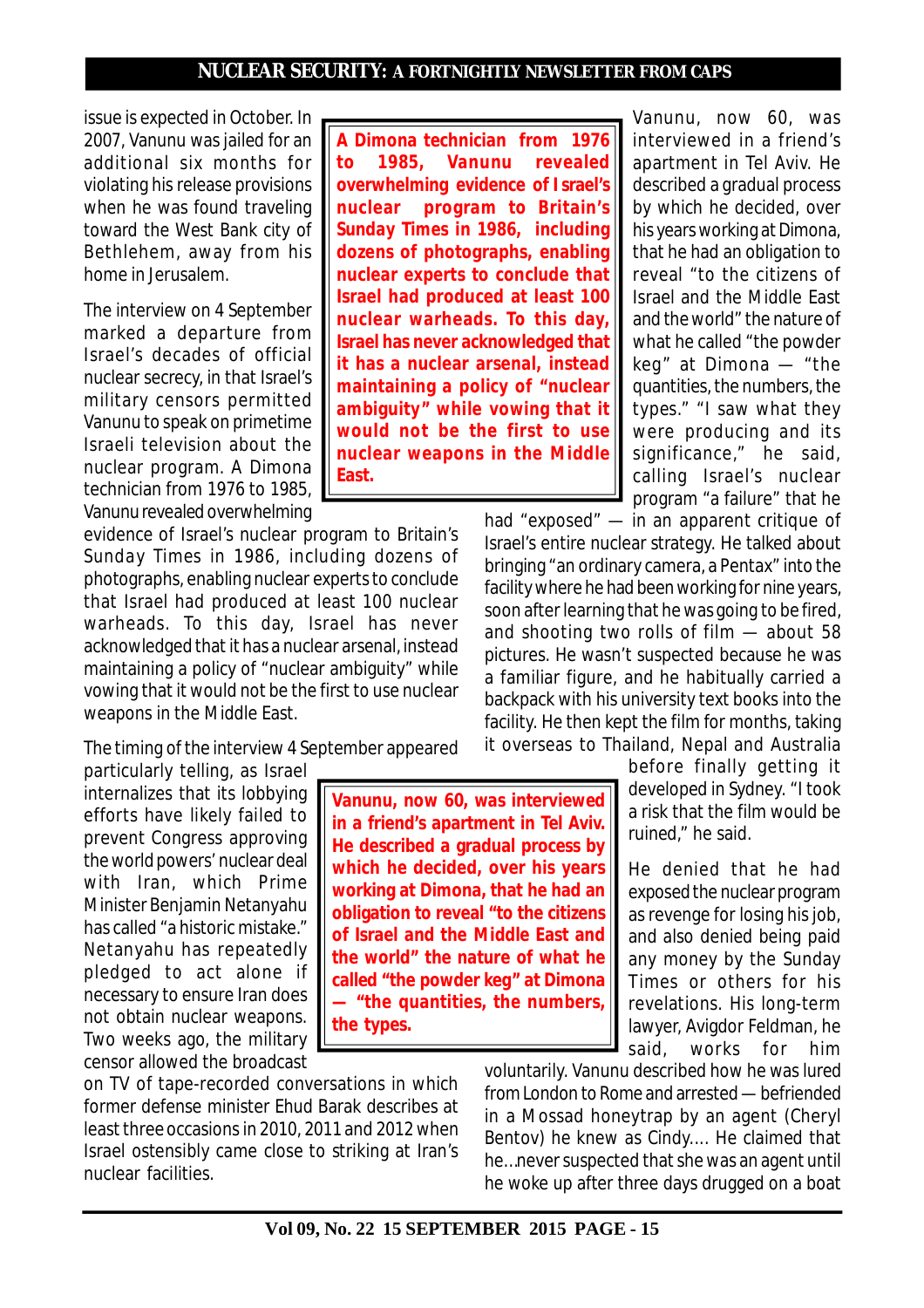**Seeking to ease Indo-Pak tensions after a war of words, Prime Minister Nawaz Sharif said on 9 Sep 2015, Pakistan's nuclear weapons were "not against anyone" and asserted that his country would maintain minimum credible deterrence for strategic stability in**

bound for Israel…. He said his punishment — with 11 of his 18 years in jail served in solitary — had been radically unfair. He paid the price, he said, of destroying the global reputation of the Shin Bet domestic intelligence service by exposing the nuclear secret. "I went against the Shin Bet, the Mossad, the army," he said. He said he was "not a foreign spy," but rather someone who acted as he did "because I thought it was the right of the

people to know…. I, Mordechai Vanunu, took the responsibility to inform the citizens of the nuclear danger…. Dimona is very dangerous," he said. That role ended the day the Sunday Times published the story, he said. "I'm done with this story. I have no more secrets." Therefore, he pleaded that he

be allowed to leave Israel and live abroad…and asked: "Why are they still keeping me here?"

**South Asia.**

*Source: http://www.timesofisrael.com/, 09 September 2015.*

# **PAKISTAN**

## **Pakistan's Nuclear Arsenal not Against Anyone: Nawaz Sharif**

Seeking to ease Indo-Pak tensions after a war of words, Prime Minister Nawaz Sharif said on 9 Sep 2015, Pakistan's nuclear weapons were "not against anyone" and asserted that his country would maintain minimum credible deterrence for strategic stability in South Asia. Sharif's remarks came as he chaired the meeting of NCA. The meeting agreed that Pakistan seeks peace and strategic stability in South Asia as cornerstone of its policy and it considers conflict resolution as the means to achieve this objective, Radio Pakistan reported. Sharif said that Pakistan would maintain minimum credible deterrence for the sake of strategic stability in the region…. The meeting also said Pakistan will adhere to the policy of avoiding an arms race in the region. Sharif 's comments came amid heightened tensions between India and Pakistan along the LoC. Indian army chief General Dalbir Singh had

said that India is prepared for short wars. In response, Pakistan army chief General Raheel Sharif had warned India of "unbearable damage" in case of a "long or short" misadventure by the "enemy".

During today's (9 Sep 2015) meeting, Director General SPD Lieutenant General Mazhar Jamil briefed the participants about the security and

safety of Pakistan's nuclear weapons. He said that a security force of 30,000 is safeguarding the strategic arsenal. Official sources said that Sharif was satisfied with the security of the nuclear weapons. NCA reaffirmed the resolve to maintain full spectrum deterrence capability to deter all forms of aggression. The meeting

said that Pakistan is a responsible nuclear country. It said Pakistan is determined to play its role with reference to nuclear non-proliferation. Pakistan believes in resolution of conflicts through negotiations, it said. Earlier, a report by US thinktanks said that Pakistan was on course of having about 350 nuclear weapons in about a decade, the world's third-largest stockpile after the US and Russia and twice that of India.

*Source: http://economictimes.indiatimes.com, 09 September 2015.*

## **NUCLEAR ENERGY**

#### **CHINA**

## **China to Resume Inland Nuclear Power Development**

China is likely to restart its nuclear power program in inland areas in the next five years to meet power demands, according to several sources. Over ten provinces have plans for nuclear power projects, with 31 proposals having already passed the initial-feasibility test. China aims to lift its operational nuclear power installed capacity to 58 million kilowatts by 2020, and those under construction will reach 30 million kilowatts according to the 13th Five-Year Plan, which will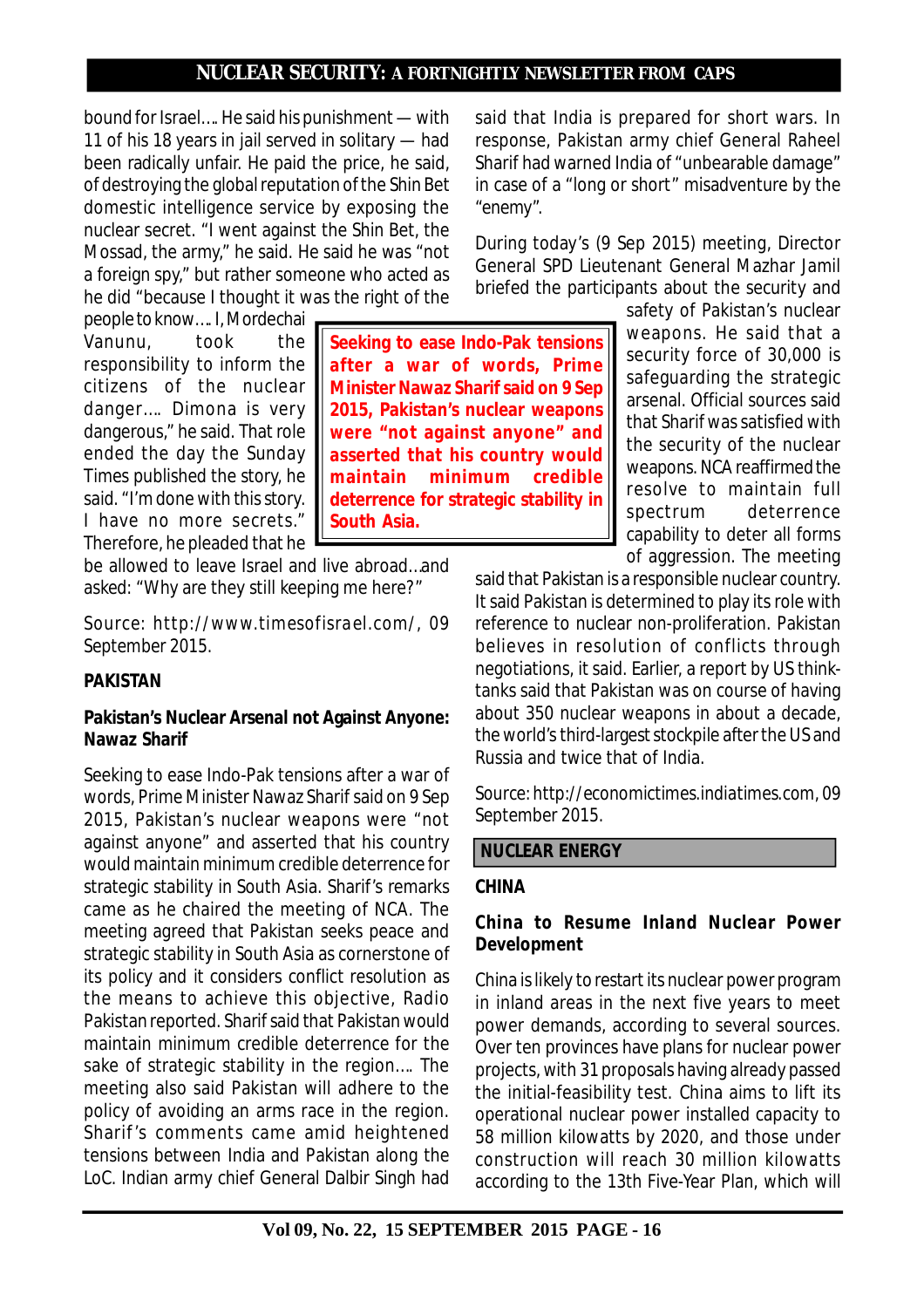be released in October. Inland nuclear power projects stalled during the 12th Five-Year Plan period over safety concerns, after an earthquake in 2011 in Fukushima, Japan, severely damaged its nuclear plant. Now momentum is gathering.

The rapid economic growth of inland provinces means the area will need more power, and China should develop inland nuclear power projects to meet rising total and per capita energy consumption,

according to a research report from Chinese Academy of Engineering. Three inland nuclear power plants in central China's Hunan, Hubei and Jiangxi provinces are likely to be the first projects to resume construction, according to an industry insider, who spoke on condition of anonymity.

"The safety of inland nuclear power plants is guaranteed to strictly adhere to regulations and discharge standards," said Su Gang, a senior engineer with China Nuclear Power Engineering Co. Ltd. In addition, more safety requirements for nuclear power development will be issued by the government. There are also plans to establish a national emergency and rescue team with about 320 members to deal with nuclear power

accidents. Construction of the Xipu fast neutron reactor nuclear power demonstrative project in Fujian Province, east China, could start at the end of 2017 if the project is approved in its final stages, China Business News quoted Xu Mi, an academic with the Chinese Academy of Engineering, as saying. The demonstrative nuclear power project, designed with

600,000kw installed capacity, will feature the fast neutron reactor, which is regarded as the most advanced nuclear power technology in the world.

**The safety of inland nuclear power plants is guaranteed to strictly adhere to regulations and discharge standards," said Su Gang, a senior engineer with China Nuclear Power Engineering Co. Ltd. In addition, more safety requirements for nuclear power development will be issued by the government. There are also plans to establish a national emergency and rescue team with about 320 members to deal with nuclear power accidents.**

While developing nuclear power projects in the domestic market, China is stepping up overseas projects and global cooperation to export its advanced equipment. China General Nuclear Power Corp. (CGN) on 7 September 2015 inked a memorandum of understanding (MOU) with Kenya Nuclear Power Bureau on cooperative projects in the African nation, marking another milestone for China's nuclear power overseas

strategy following other collaboration agreements including one signed with Pakistan in August.

*Source: http://www.news.xinhuanet.com, 09 September 2015.*

#### **INDIA**

#### **Nuclear Deals See Power Capacity Hit 90% from 60% Five Years Ago**

The country has not yet seen a new nuclear power plant as an outcome of the Indo-US civil nuclear deal that was signed a decade ago, but it has overcome the shortage of uranium as fuel to generate power from existing plants. In June, India's nuclear power generation capacity shot up

> to 90% from being below 60% just five years ago.

"In mid-2008, nuclear plants were running at half capacity due to chronic shortage of fuel. The average load factor for India's power reactors was below 60% over 2006-2010, reaching only 40% in 2008," said KL Ramakumar, radiochemistry and isotope group, BARC, on the second

day of Engineers' Conclave. Ramakumar added, "Following the Nuclear Suppliers Group's waiver in September 2008, the scope for supply of nuclear fuel from other countries demonstrates

**Vol 09, No. 22 15 SEPTEMBER 2015 PAGE - 17**

**The country has not yet seen a new nuclear power plant as an outcome of the Indo-US civil nuclear deal that was signed a decade ago, but it has overcome the shortage of uranium as fuel to generate power from existing plants. In June, India's nuclear power generation capacity shot up to 90% from being below 60% just five years ago.**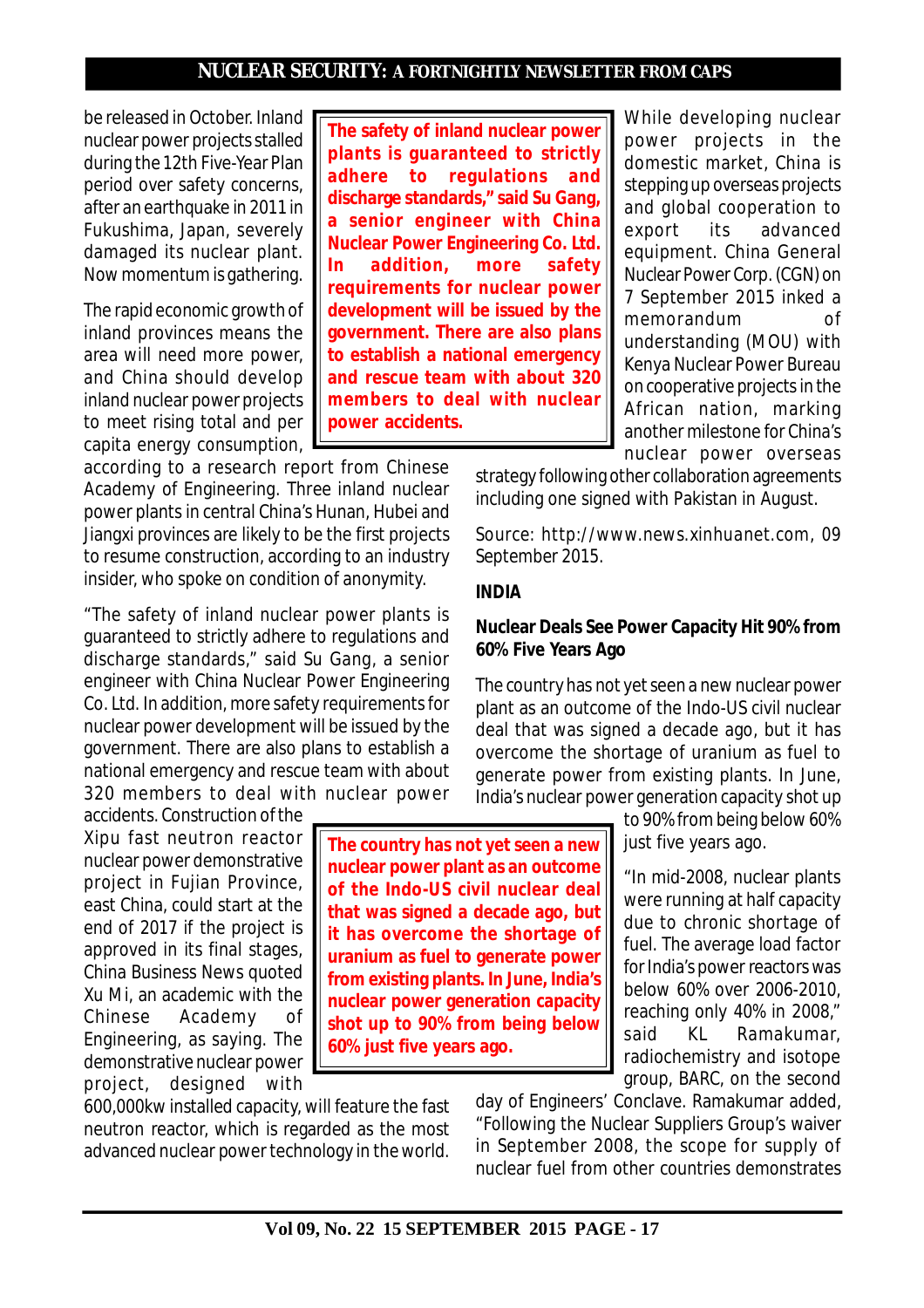the fruits that have gone into realising the civil nuclear cooperation."

Till date, India has signed civil nuclear cooperation agreements with Russia, US, France, UK, South Korea, Canada, Czech Republic, Argentine, Kazakhstan, Mongolia and Namibia. Stating that the deal paved the way for facilitating supply of uranium fuel to India's reactors under IAEA safeguards, Ramakumar said, "The (power) generated from safeguarded civil nuclear fuel reactors resulted in an increase in electricity production, and additionally no extra contribution to greenhouse gases." In addition to importing uranium, negotiations are also underway with France, US and Russia for the construction of imported light water reactors. The atomic energy establishment plans to import 28 light water reactors with an installed capacity of 35,500 megawatts.

With the aim to localise manufacturing nuclear components, the Indian industry has signed Memorandums of Understanding with international players. "Within six years since 2009, the civil nuclear cooperation has led to seamless integration of India into global nuclear entities to realize our energy independence and security."

*Source: http://www.hindustantimes.com, 08 September 2015.*

# **Kudankulam Nuclear Power Plant to Restart Generation Only by Month-End**

First unit of the Kudankulam nuclear power plant is set to restart generation only by Septemberend. Though the unit was to get operational by first week of September, officials say it is not ready yet. It was shut on June 24 for annual maintenance and was initially expected to restart generation by August. But by middle of August, the project officials said it would be delayed and the generation would start only by August end or September first week. "There were some technical problems with Unit 1 and that has been solved. Now fuel loading has started and it will take at least two weeks before the unit is loaded fully," said an official. Some internal inspections were going on and that will be completed along with loading of the fuel, he said. The first unit had started commercial operation in December 2014.

Tamil Nadu is entitled to get 563MW from Unit 1 and it would be helpful if the generation started soon, said a Tangedco official. "This is the month when wind power generation stops and if the demand is around 12,000MW, we need all sources including Kudankulam to supply power without any break. Compared to last year, we have two more units from Neyveli Lignite Corporation operational in Tuticorin," said the official. The two units, which have a combined capacity of 1000MW, supply 250MW to TNEB. Wind power generation on 3 September was less than 100MW. …

*Source: http://timesofindia.indiatimes.com/, 05 September 2015.*

# **IRAN**

# **Iranian Energy Industries Reach Out to Europe, Latin America Ahead of Nuclear Deal's Adoption**

While crippling international sanctions against Iran remain mostly in place, it appears the country's powerful energy market has already begun to spread its influence worldwide. Iran's English-language state news agency Mehr released a flurry of articles on 8 September 2015, highlighting the country's recent major forays into the world's energy markets, despite having been shut out for years because of international sanctions over its disputed nuclear program. According to the news agency, which is run under the auspices of Iran's Islamic Ideology Dissemination Organization, Mexican Labor Secretary Alfonso Navarrete Prida recently visited Tehran for talks with Iranian Oil Minister Bijan Zanganeh aimed at increasing cooperation in related industries, which the report said were suspended for "decades."

The two energy-rich countries, Iran a member of the Organization of Petroleum Exporting Countries and Mexico is not, discussed increasing cooperation in oil industries once sanctions against Iran are removed. Mexico opened its massive energy reserves to foreign development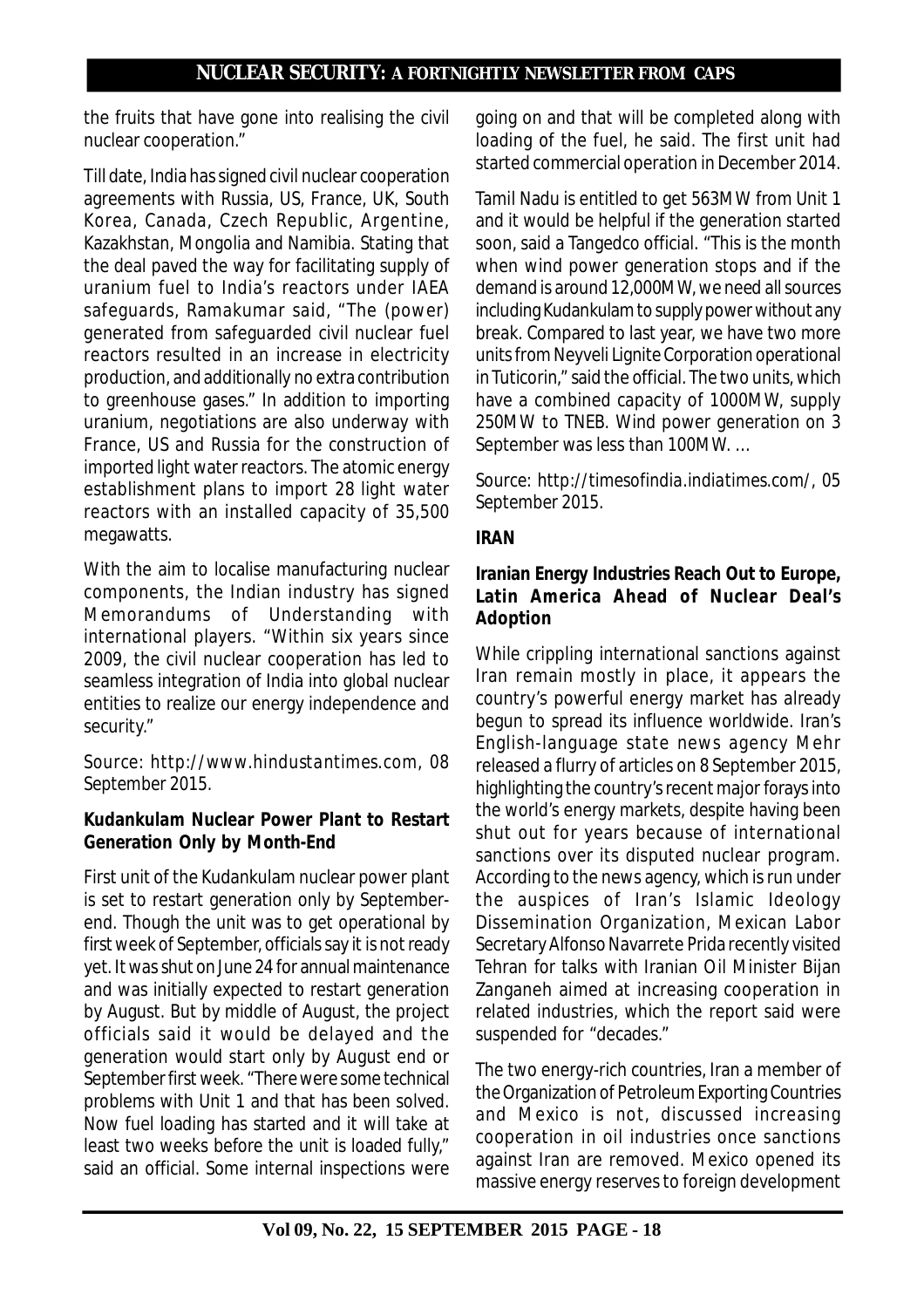just last year, after 75 years of exclusive control by the Latin American country's oil monopoly, PEMEX. US firms have also scrambled to tap Mexico's newly open market. Also, Austrian President Heinz Fischer led an Austrian delegation to Iran, the first visit by a Western head of state in a decade.

During those few days, the heads of influential energy engineering universities in Iran and Austria signed a memorandum of understanding to increase joint research in science and engineering, and several

lucrative deals were inked. According to Mehr, Abdolnabi Hashemi, the head of Iran's Petroleum University of Technology and Gerhard Thonhauser, the head of the Petroleum Engineering Department at Austria's Univeristy of Leoben

signed the memorandum, while Austria's Chamber of Commerce said Iranian and Austrian firms from various industries signed \$89 million in contracts at a Tehran business forum. According to UPI, Iranian Deputy Oil Minister in charge of international affairs Amir-Hossein Zamani-Nia said the country expected Austrian oil and natural gas company OMV was ready to help Iran double its output.

Business delegations have also traveled to Iran from France and

Germany since the nuclear deal was announced on July 14 in Vienna, and Switzerland has already moved to lift some sanctions against the Islamic Republic. The director of Iran Power Plant Projects Management Company, Vahid Moayer, on 8 Sep noted Iraq, Oman, Turkmenistan and South American countries as areas for expansion.

*Source: https://www.algemeiner.com, 08 September 2015.*

**JAPAN**

### **IEA Chief Calls Japan's 22% Nuclear Energy Policy 'Realistic'**

Fatih Birol, newly installed executive director of the Paris-based International Energy Agency, has

> said Japan's energy policy following the Fukushima meltdowns provides a "realistic and balanced outlook," underscoring the importance of continued use of nuclear power in the country. In its future energy mix, decided in July, the

government plans to have nuclear energy account for 20 percent to 22 percent of the country's total electricity supply in 2030.

This compares with 28.6 percent in the fiscal year that ended in March 2011, the year of the disaster.

**In its future energy mix, decided in July, the government plans to have nuclear energy account for 20 percent to 22 percent of the country's total electricity supply in 2030. This compares with 28.6 percent in the fiscal year that ended in March 2011, the year of the disaster. "I believe Japan without nuclear energy will face major challenges," such as higher energy prices, greater energy security problems and greenhouse gas emissions.**

"I believe Japan without nuclear energy will face major challenges," such as higher energy prices, greater energy security problems and greenhouse gas emissions, Birol, who took office on 1 September, 2015, told Kyodo News by phone. "This plan provides a good prospect for nuclear power, and I believe nuclear power has an important role to play in Japan for the prosperity, cleanness and also the security of the country," he said. …

*Source: http://www.japantimes.co.jp/, 03 September 2015.*

### **JORDAN**

## **Jordan's Plan to Build First Nuclear Power Plant Progressing**

The final cost of the project of the first nuclear power plant construction in Jordan will be known in spring 2017 after the preparation of construction documents, said the Head of Russian

**Vol 09, No. 22 15 SEPTEMBER 2015 PAGE - 19**

**Business delegations have also traveled to Iran from France and Germany since the nuclear deal was announced on July 14 in Vienna, and Switzerland has already moved to lift some sanctions against the Islamic Republic.**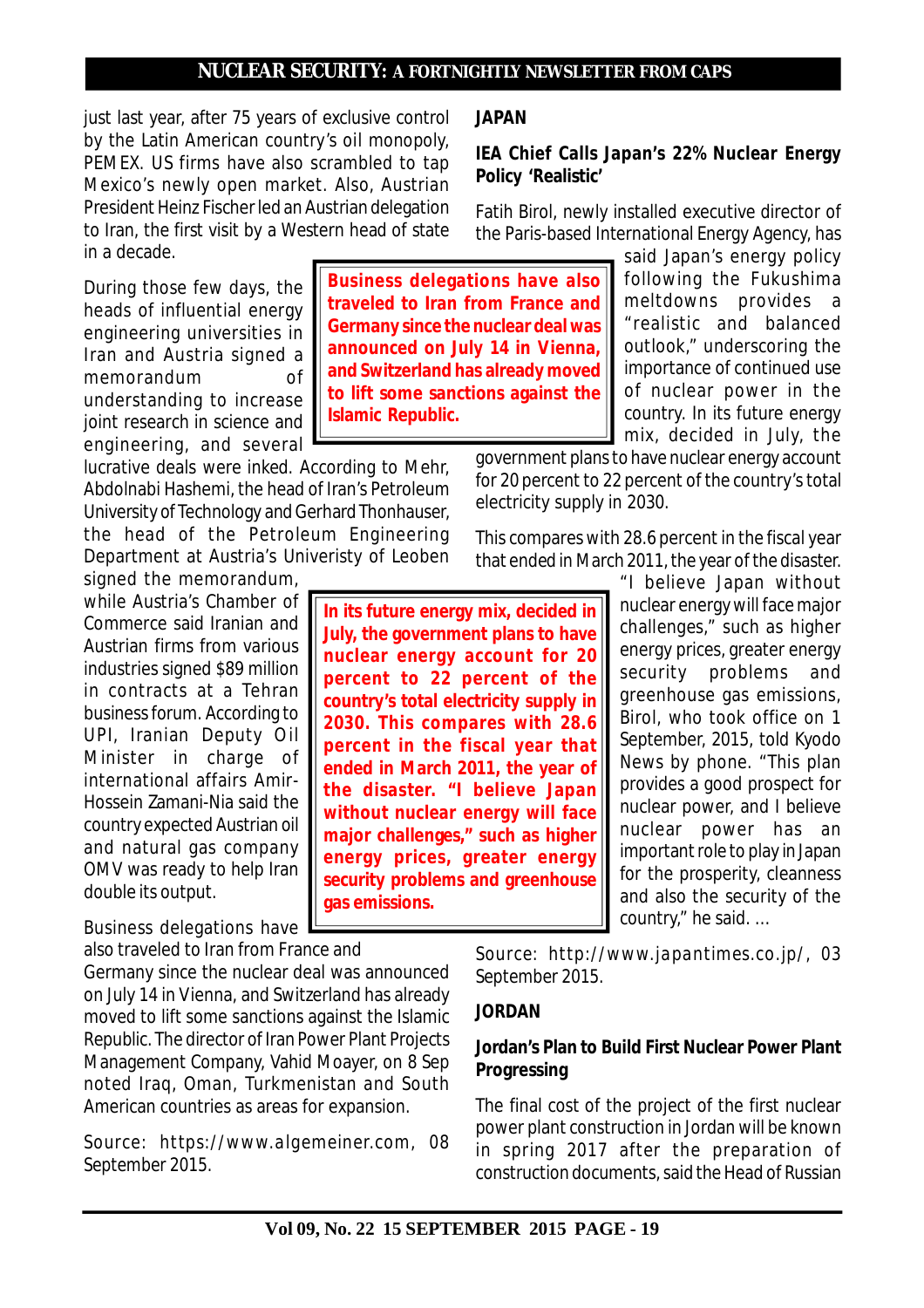**The government of Jordan plans to build the first nuclear power plant of two units, and at the moment the location have already chosen. "Now we have proceeded to the second stage of the work. Period of time from 2015 till 2017 is the pre-investment stage. Now the engineering survey works is taking place at the site in order to have more accurate data were included in the technical and economic**

State Atomic Energy Corporation "Rosatom" Sergey Kirienko. "We have two years. We started in March 2015, and accordingly by the spring 2017 the feasibility study and a project implementation plan will be finally understandable, after that the

government of Jordan will make an appropriate decision, and in accordance with this decision, the cost, the final terms and conditions of the investors' attraction will be fixed," - Sergey Kirienko told reporters.

In addition, he expressed the assumption that by this date there will be identified the specific investors that will be involved in this project. "Today the Jordanian government admits the

possibility of attracting investors, both private and foreign. But again, it is the decision of the government of Jordan," he said. However it is known that the construction of one nuclear power plant unit will cost not less than \$5 billion, Jordan plans to construct two power units. …"In March of this year the key intergovernmental agreement was signed on the results of the tender. Within the tender the government of Jordan has chosen the Russian technology to build first nuclear power station," said S. Kirienko.

**calculation.**

The head of Rosatom reminded that the government of Jordan plans to build the first

nuclear power plant of two units, and at the moment the location have already chosen. "Now we have proceeded to the second stage of the work. Period of time from 2015 till 2017 is the pre-investment stage. Now the engineering survey works is taking place at the site in order to have more accurate data were included in the technical and economic calculation. The key

**We therefore think it may be possible (but far from certain) that a few GW of nuclear energy are eventually built but it seems highly unlikely to us that a full 9.6GW programme will ever materialise seen through this lens of political'** succession, legal, regulatory, **comparative cost and technological change risk that all bear against this programme.**

is also very important issue, that needs to be solved, noticed S. Kirienko. "This project involves the ability to export electricity. The list of countries which surrounds Jordan, are interested in obtaining electricity, but it requires appropriate

consideration," said the head of the corporation.

*Source: www. saudigazette. com, 06 September 2015.*

## **SOUTH AFRICA**

## **SA Politics Make Full Nuclear Programme Unlikely: Nomura Report**

A Nomura Research report released on 8 September, 2015 on South Africa's nuclear programme says the political dynamic in the country is not

solidly behind such a programme, even within the African National Congress (ANC) itself, and could even mean "that the government cannot guarantee a majority on the energy portfolio committee within Parliament on this issue". "Adding in civil society protestations and likely legal objections, we see major obstacles to the start of actual construction occurring through the court system and parliamentary censure," writes researcher Peter Attard Montalto. "We therefore think it may be possible (but far from certain) that a few GW of nuclear energy are eventually built but it seems highly unlikely to us that a full 9.6GW programme will ever materialise seen through this

lens of political, succession, legal, regulatory, comparative cost and technological change risk that all bear against this programme." "The split that we think exists between the ANC and government on nuclear power is primarily a manifestation of a much deeper KZN/Gauteng ANC divide, in our view, that is playing out into the 2017 elective conference. The KZN

issue in Jordan is water," he said. Electrical supply faction is backing the government while the

**Vol 09, No. 22, 15 SEPTEMBER 2015 PAGE - 20**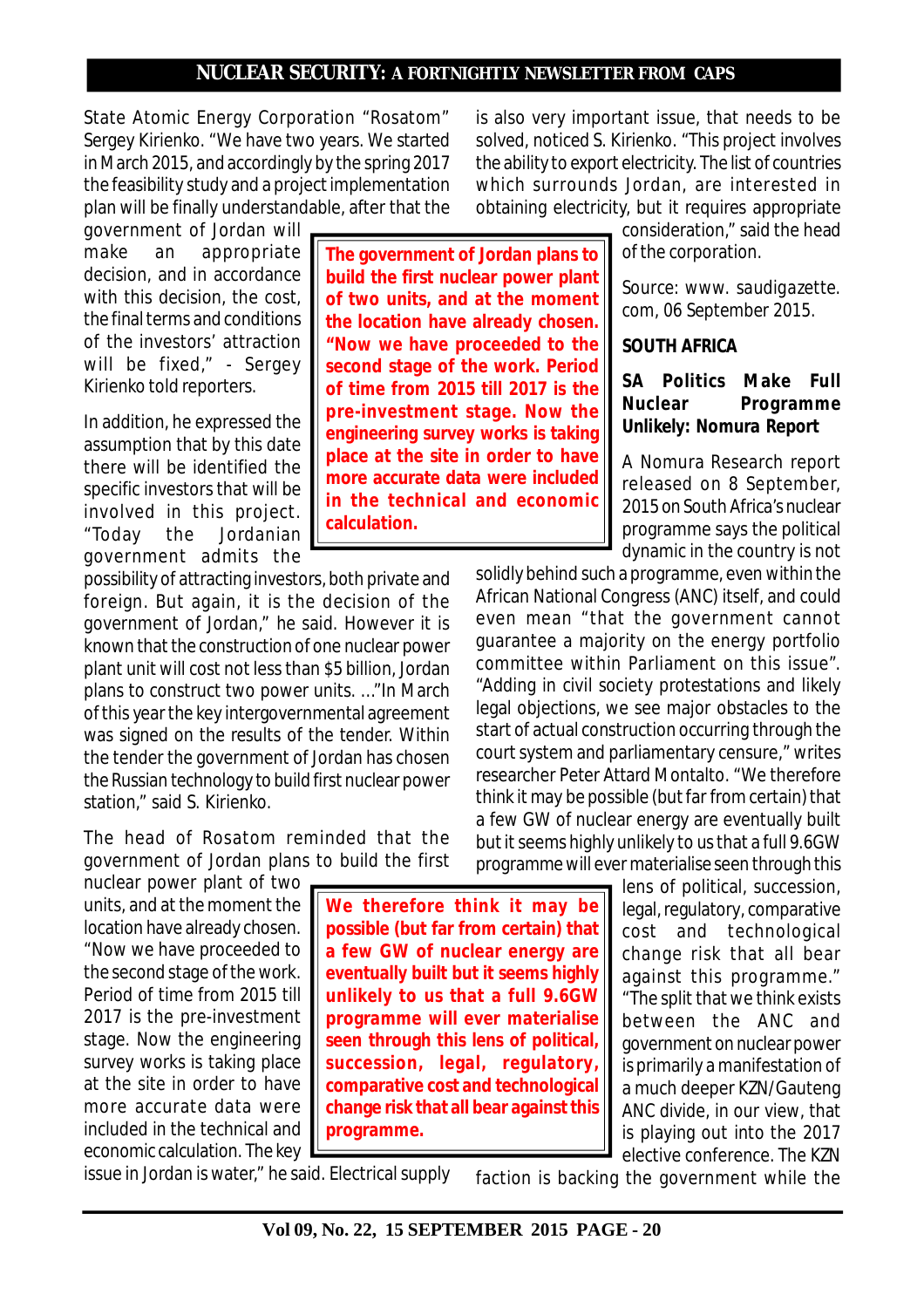Gauteng faction is showing more scepticism and desire for cost accountability."

"It may well be the first major, public, policy choice area that reflects this deeper split. It means, interestingly, that the government cannot guarantee a majority on the energy portfolio committee within Parliament on this issue. "However it would be a major and serious step for a sub-set of ANC members to vote with the opposition to, say, censure the government on nuclear power or demand certain documents be made public, etc. A clearly unaffordable tender,

however, could push them to that point." Montalto writes that this view was only a partial explanation, however, and did not encompass the whole party. "For instance, the recent ANC National General Council discussion documents outlined the need that 'Government must commit to a full, transparent and thorough cost benefit analysis of nuclear power as part of the procurement process, and clarify the status of the update to the

Integrated Resource Plan. Government must also announce publicly that nuclear energy can only

be procured in line with the legal prescripts and after a thoroughgoing affordability assessment'.

The Nomura reports also says that some elements of the South African government, including the president, were "aggressively" trying to move forwards with 9.6 GW of nuclear procurement, "seemingly against modelling work showing it is likely unnecessary and against cost and rent extraction concerns".

"The issue is coming to a head because the government is attempting to progress to tendering in the coming months. "For now policy is, put simply, what the government's stated intention is." writes Montalto.

*Source: http://www.timeslive.co.za, 08 September 2015.*

## **NUCLEAR NON-PROLIFERATION**

### **IRAN**

### **US Congressional Republicans Engineer Symbolic Vote Against Iran Nuclear Deal**

The US House of Representatives has defeated a

**The Nomura reports also says that some elements of the South African government' including the** president, were "aggressively" **trying to move forwards with 9.6 GW** of nuclear procurement, **"seemingly against modelling work showing it is likely unnecessary and against cost and rent extraction concerns". "The issue is coming to a head because the government is attempting to progress to tendering in the coming months.**

resolution backing the nuclear agreement with Iran in a symbolic vote engineered by congressional Republicans who object to the deal. The outcome will have no effect on the agreement. House members defeated the measure 269 to 162 in a strongly partisan vote, part of an effort by Republicans to underscore their objections to the international accord despite a vote in the Senate that blocked a Republican-led

effort to kill it by passing a resolution of disapproval. … Twenty-five Democrats joined 244 Republicans in voting against the resolution. No

Republicans voted in favour.

After a rebellion by some of the most conservative Republicans, party leaders abandoned plans for a House vote on a disapproval resolution, opting for votes on three measures to send a stronger message that a majority of Congress objects to the pact. Members from each party accuse the other of using the dispute for political purposes. Democrats accuse Republicans of leaping to

reject the deal and ignoring US allies and international experts who back it. Some also

**effort to kill it by passing a resolution of disapproval. Twentyfive Democrats joined 244 Republicans in voting against the resolution. No Republicans voted in favour.**

**House members defeated the measure 269 to 162 in a strongly partisan vote, part of an effort by Republicans to underscore their objections to the international accord despite a vote in the Senate that blocked a Republican-led**

**Vol 09, No. 22 15 SEPTEMBER 2015 PAGE - 21**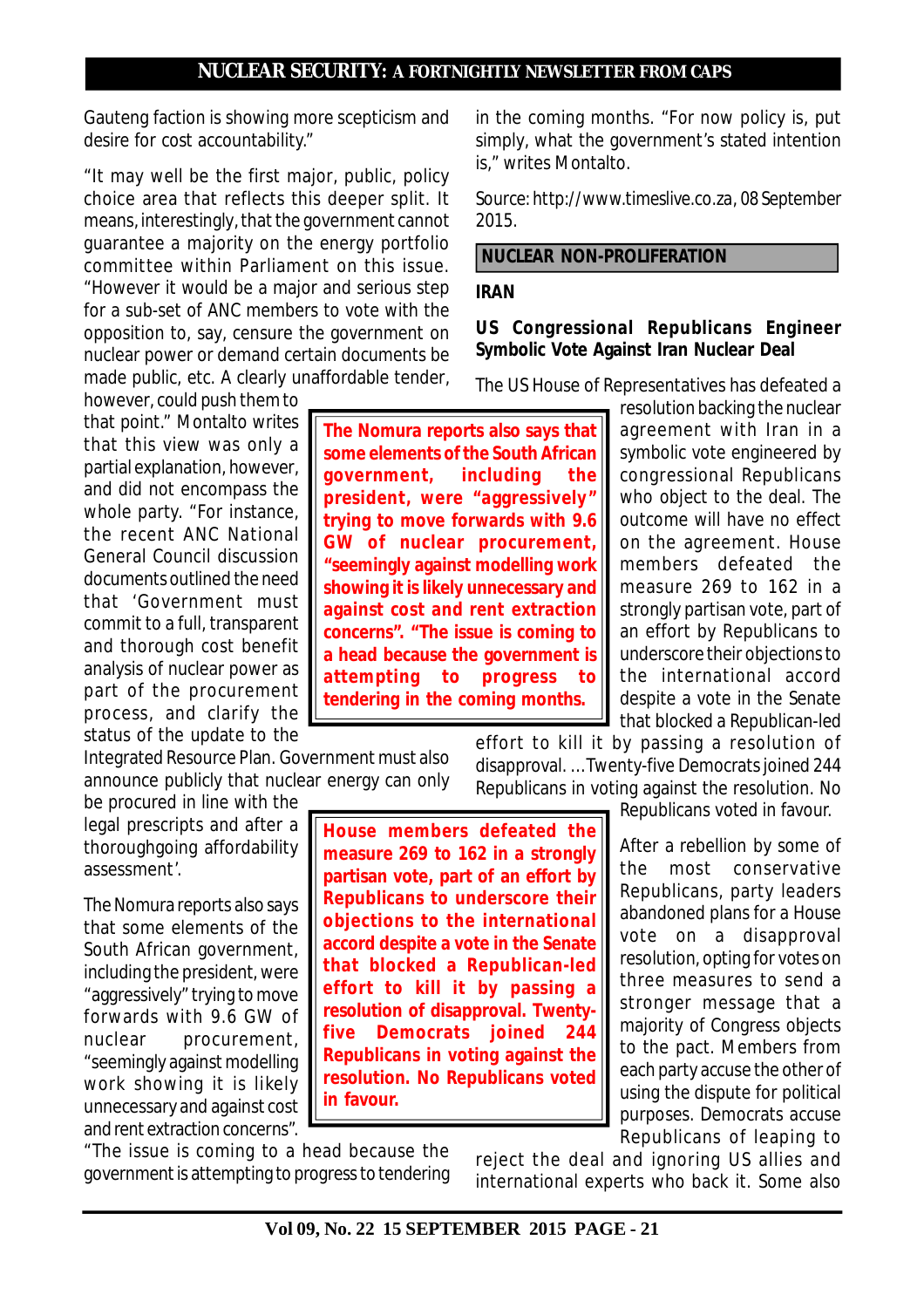accused Republicans of politicising the anniversary of the September 11 attacks by holding the votes on that date.

In turn, Republicans accuse Democrats of blindly supporting Democratic president Barack Obama in an agreement they see as going too far in easing economic sanctions on Iran in return for too few concessions on its nuclear program. They also joined with Israeli prime

minister Benjamin Netanyahu, who lobbied against the deal, in calling it a threat to his country's existence.

An Israeli diplomatic source who could not be named said Israel was pleased with the outcome of the House votes. Mr Boehner and other Republican congressional leaders are considering more options, including suing Mr Obama, to stop the deal. A disapproval resolution would have derailed the pact by eliminating Mr Obama's ability to waive many US sanctions on Tehran. The three measures considered by the House would have no similar impact on the agreement.

In a second vote, the House voted 247 to 186 to pass legislation that would bar Mr Obama from waiving, suspending or reducing sanctions under the nuclear agreement. That vote was even more strongly partisan. Two Democrats jointed 245 Republicans in voting yes, while all 186 'No' votes were from Democrats. To become law, that legislation would have to be passed in the Senate and then survive a likely veto.

*Source: http://www.abc.net.au, 12 September 2015.*

**In a second vote, the House voted 247 to 186 to pass legislation that would bar Mr Obama from waiving, suspending or reducing sanctions under the nuclear agreement. That vote was even more strongly partisan. Two Democrats jointed 245 Republicans in voting yes, while all 186 'No' votes were from Democrats. To become law, that legislation would have to be passed in the Senate and then survive a likely veto.**

> country's Atomic Energy Organization (AEOI) to submit the secret deal to the commission members, Tasnim news agency reported on 9 Sep

**The MPs asked Ali Akbar Salehi, Iranian vice-president and head of the country's Atomic Energy Organization (AEOI) to submit the secret deal to the commission members Salehi has agreed to brief the parliamentary commission about the details of the secret Iran-IAEA agreement. Meanwhile Iran's ambassador to the IAEA Reza Najafi earlier objected to the US Senate's demand for being briefed about the contents of the signed roadmap of cooperation between Tehran and the IAEA.**

2015. Salehi has agreed to brief the parliamentary commission about the details of the secret Iran-IAEA agreement, Naghavi Hosseini added. Meanwhile Iran's ambassador to the IAEA Reza Najafi earlier objected to the US Senate's demand for being briefed about the contents of the signed roadmap of cooperation between Tehran and the IAEA. Najafi cautioned the UN nuclear watchdog to avoid disclosing its secret agreements with Tehran to the US. …

*Source: http://en.trend.az/, 09 September 2015.*

# **NUCLEAR COOPERATION**

#### **AUSTRALIA–INDIA**

### **Cautious Approval for Australia-India Uranium Trade**

An Australian governmental committee has recommended that uranium sales to India should only be allowed to proceed after its concerns about non-proliferation, nuclear regulation and safeguards have been addressed. A bilateral nuclear cooperation agreement opening the door

## **Iran to Inform MPs on Secret Deal with IAEA**

Iranian administration has accepted to inform the Special Parliamentary Commission to Review the JCPOA (Joint Comprehensive Plan of Action), the MP, Hossein Naghavi Hosseini said. Naghavi Hosseini, who is the spokesman of the aforementioned commission, said that the MPs asked Ali Akbar Salehi, Iranian vicepresident and head of the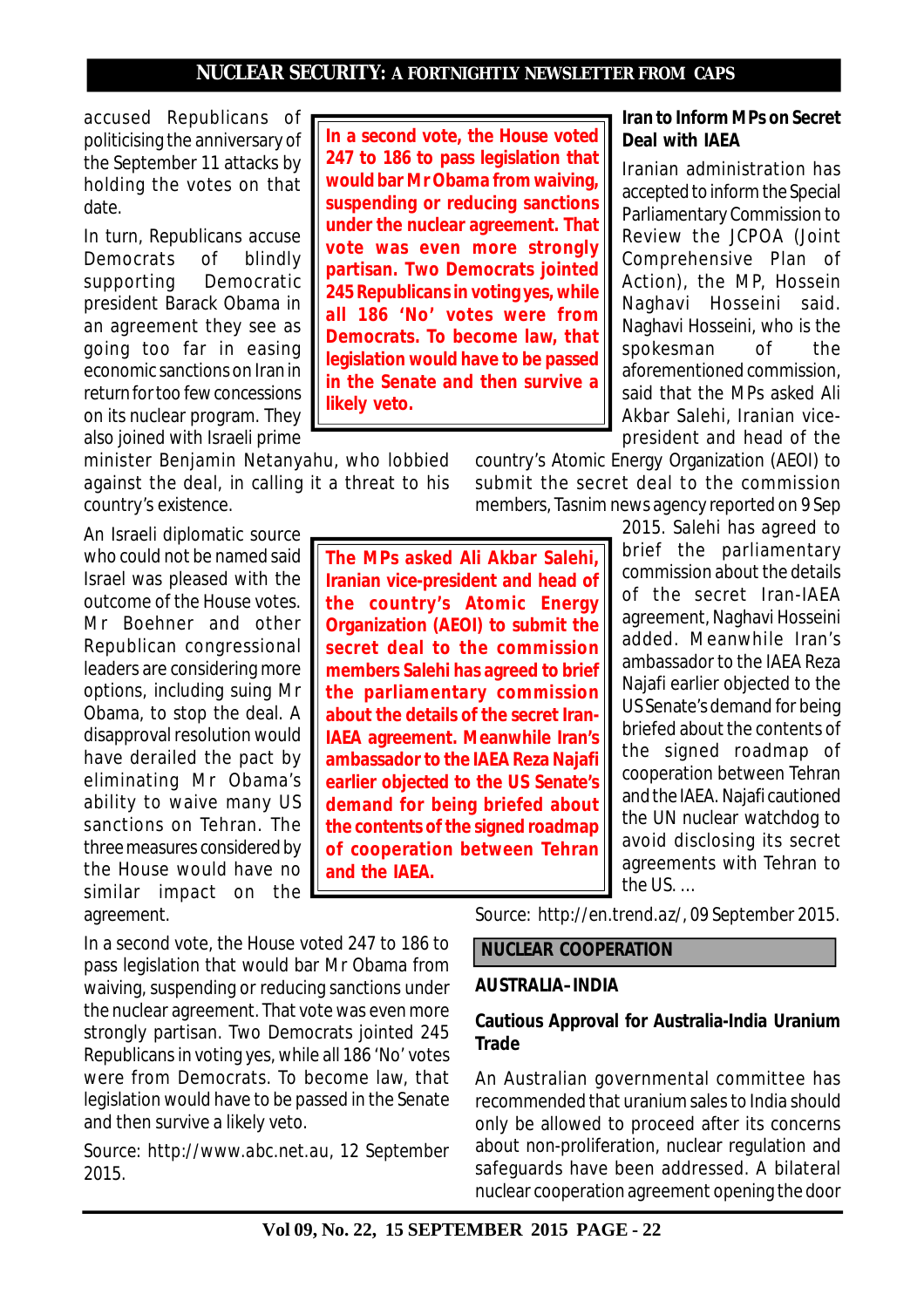for Australia to export uranium to India was signed by the two countries' prime ministers in

September 2014, and the proposed agreement was tabled before the bipartisan Joint Standing Committee on Treaties (JSCOT) in October. India represents a major potential market for Australia's uranium, but the issue is complicated by India's status as a nuclear-armed country that has not signed

the international NPT. JSCOT's inquiry has centred on potential risks arising from India's status.

India was almost completely excluded from international nuclear trade, including the uranium market, for over three decades until it signed a bilateral nuclear trade agreement with the USA in 2007. Its non-proliferation credentials were

subsequently further secured through a safeguards agreement with the IAEA and the 2008 decision by the 45 member NSG to exempt India from its rule of prohibiting trade with non-members of the NPT. After lengthy deliberations lasting well beyond the initially allotted 20 sittings, JSCOT has made a series of recommendations that it says must be met before the treaty is put into force. Central to these are the tightening of concessions granted under India's existing

bilateral agreements with the USA and its safeguards agreement with the IAEA. In particular it recommends full separation of India's civil and military facilities, verified by the IAEA, and setting up an independent nuclear regulator.

A bill seeking to establish a new independent and autonomous regulator was submitted to the Indian lower house of parliament, the Lok Sabah, in September 2011 but the process has not been completed. An IAEA-led peer review of India's

**India represents a major potential market for Australia's uranium, but the issue is complicated by India's status as a nuclear-armed country that has not signed the international NPT. JSCOT's inquiry has centred on potential risks arising from India's status.**

nuclear regulatory framework earlier this year found a strong commitment to nuclear safety in

> the country but also recommended that the independence of its nuclear regulator be strengthened. JSCOT's other recommendations include facilitating and encouraging India to become a party to the CTBT and negotiate fissile nuclear material cut-off and nuclear arms limitation

treaties, as well as reviewing legal advice on various aspects of the proposed bilateral agreement.

It also calls for conditions on routine nuclear inspections and nuclear decommissioning in India to be met. In his foreword to the report, committee chairman Roy Wyatt said the agreement would

**A bill seeking to establish a new independent and autonomous regulator was submitted to the Indian lower house of parliament, the Lok Sabah, in September 2011 but the process has not been completed. An IAEA-led peer review of India's nuclear regulatory framework earlier this year found a strong commitment to nuclear safety in the country but also recommended that the independence of its nuclear regulator be strengthened.**

bring significant benefits to both parties and could potentially double the size of Australia's "nuclear mining sector", but not without risks. … "The Committee took the

time to fully consider the issues raised by this Agreement, and has reached a view that, provided the recommended steps are taken as part of the implementation of the Agreement, it can be ratified and the benefits realised", he said.

*Source: http://www.world-nuclear-news.org/, 09 September 2015.*

#### **SAUDI ARABIA–SOUTH KOREA**

## **Saudi Arabia and Korea Further SMART Cooperation**

The documents were signed in Riyadh by the Korea Atomic Energy Research Institute (KAERI) designer of the SMART (System-integrated Modular Advanced Reactor) - and Saudi Arabia's

**Vol 09, No. 22 15 SEPTEMBER 2015 PAGE - 23**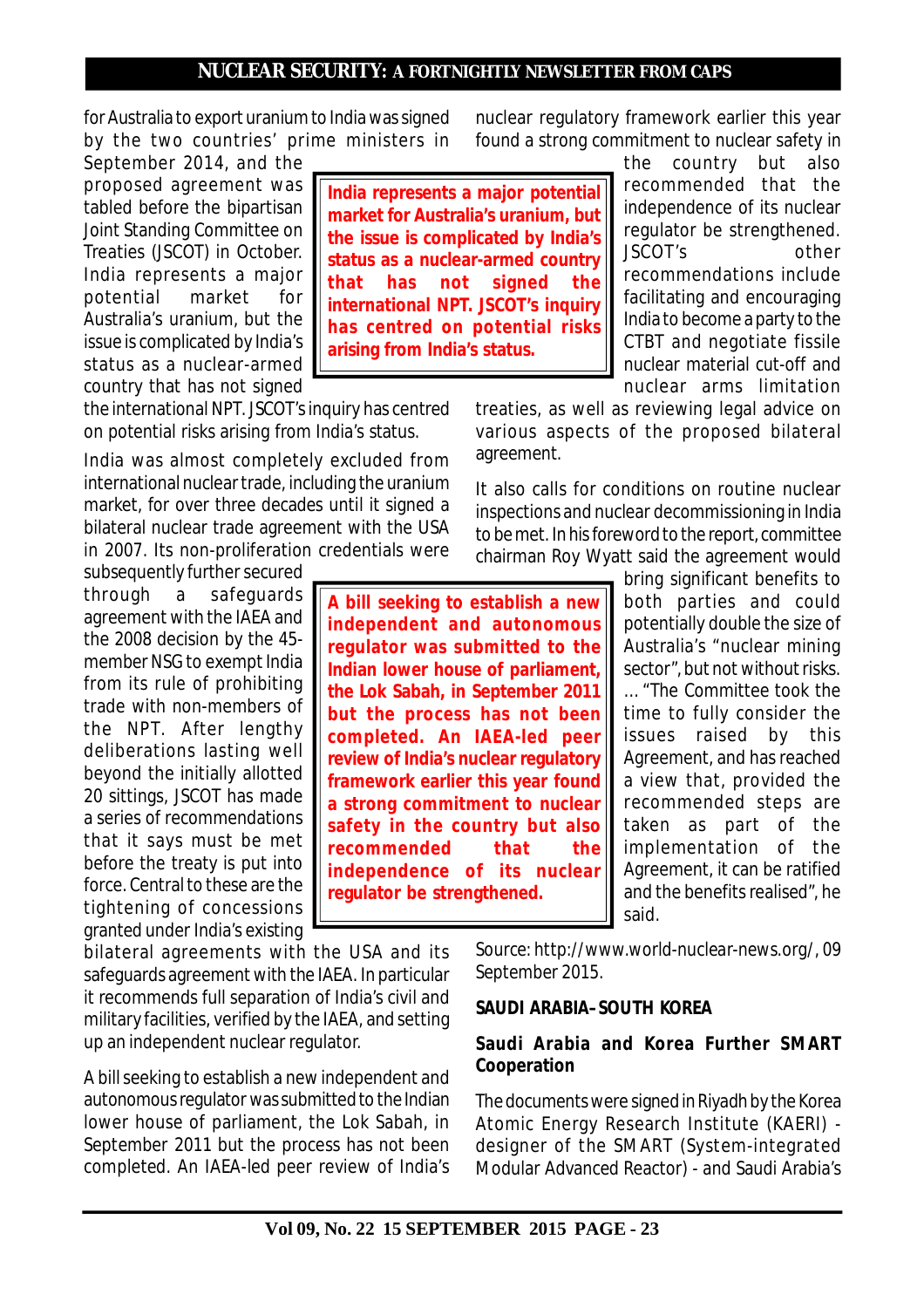**SMART technology is considered to be one of the very latest Generation IV nuclear reactor designs, KA-CARE said. SMART is a 330 MWt pressurised water reactor with integral steam generators and**

**advanced safety features.**

King Abdullah City for Atomic and Renewable Energy (KA-CARE). They were signed in the presence of KA-CARE president Hashim Abdullah Yamani. The contracts follow a MOU the two countries signed on 3 March that will see them jointly promote the reactor in the global market. The MOU had followed an inter-governmental agreement the two countries signed in 2011 on the development and implementation of nuclear

energy for peaceful purposes. The newly signed contracts "come as a package", KA-CARE said, and include cooperation and joint construction in designing the core of a SMART reactor.

SMART technology is considered to be one of the

very latest Generation IV nuclear reactor designs, KA-CARE said. SMART is a 330 MWt pressurised water reactor with integral steam generators and advanced safety features. The unit is designed for electricity generation (up to 100 MWe) as well as thermal applications, such as seawater desalination, with a 60-year design life and threeyear refuelling cycle. While

the basic design is complete, development had been stalled by the absence of any orders for an initial reference unit. It received standard design approval from the Korean regulator in mid-2012 and KAERI plans to build a demonstration plant to operate from 2017.

KA-CARE stressed the importance of the cooperation between the two countries in building human resources capacity in the

Kingdom via technology transfer from South Korea. Their cooperation is, KA-CARE said, "assurance of the importance of utilizing alternative sources for generating electricity, water desalination through the uses of atomic and renewable energy for the sake of maintaining hydrocarbon resources for the coming generations or avail it for export or for industry." It will also help attract investment and employment opportunities "through the localization of alternative energy industries in the Kingdom", it said.

*Source: http://www.world-nuclear-news.org/ , 03 September 2015.*

## **AUSTRIA–IRAN**

# **Austrian Companies to become First Western Firms to Formally Sign Ties with Iran after Nuclear Deal**

Austrian companies planned

to sign deals with Iranian partners on 8 September 2015, becoming the first Western firms to put down definite stakes in the Islamic Republic since it reached a nuclear deal with big powers in July. Austrian businesses in industries including car parts, information technology and engineering were to conclude deals worth 80 million euros (\$89 million) at an economic forum in Tehran,

**Still, most Western firms have said they will wait until the nuclear agreement is implemented on the ground and sanctions are removed, which is widely expected to happen in 2016, before they make any firm business commitments in the Islamic Republic. The WKO, Austria's chamber of commerce, said 15 deals and memoranda of understanding would be signed and they would comply with existing US and European Union sanctions.**

Economy Ministry spokeswoman Waltraud Kaserer said. It was part of a three-day visit by Austrian President Heinz Fischer, the first by a Western head of state in more than a decade and a sign of the cordial relations neutral Austria has kept through years of high tension between Iran and the West.

Tehran has bustled with Western business delegations since the diplomatic breakthrough with

six world powers in which it agreed to curb its disputed nuclear program in exchange for an end to sanctions, easing its international isolation. Still, most Western firms have said they will wait until the nuclear agreement is implemented on

**Vol 09, No. 22, 15 SEPTEMBER 2015 PAGE - 24**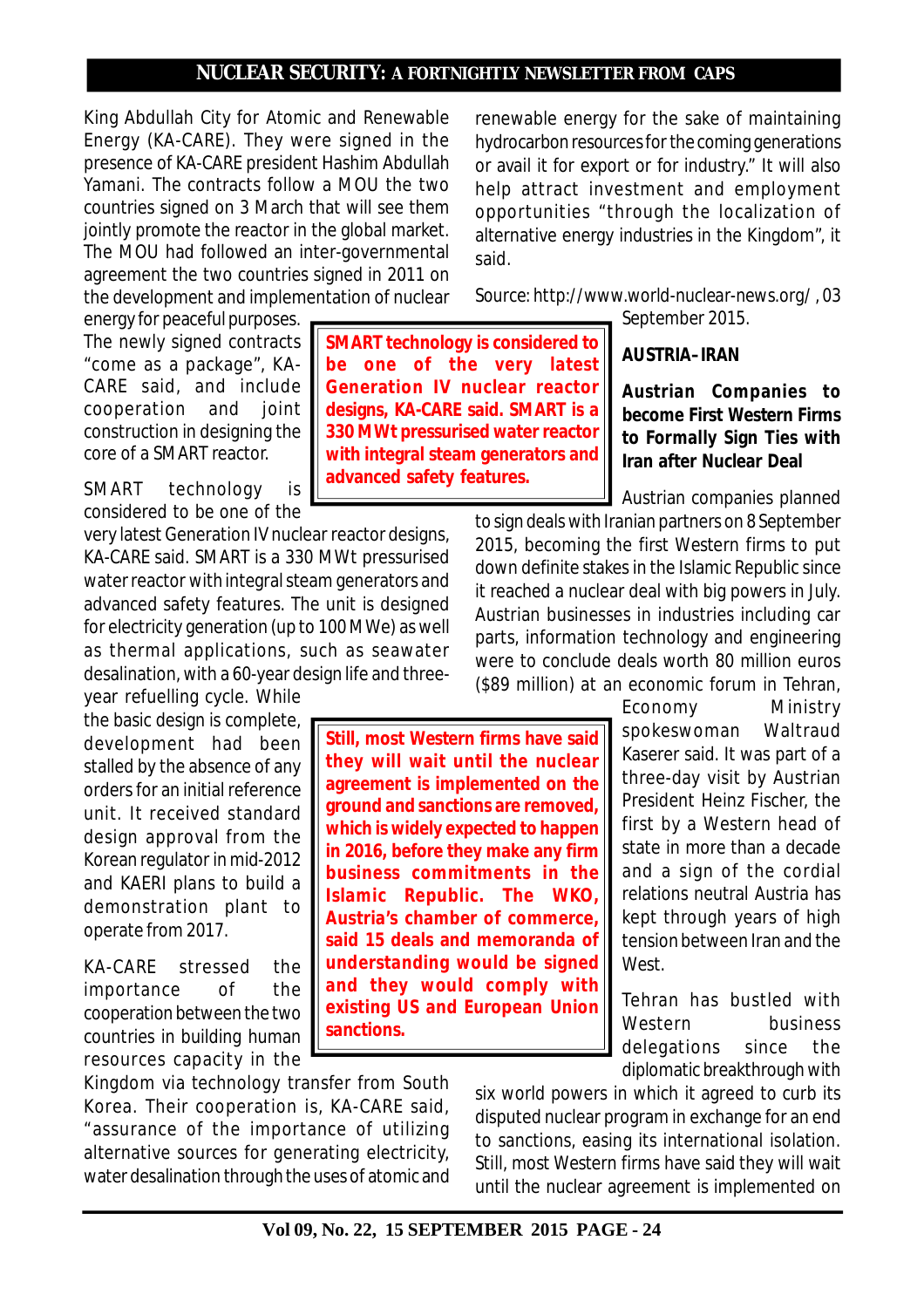the ground and sanctions are removed, which is widely expected to happen in 2016, before they make any firm business commitments in the Islamic Republic.

The WKO, Austria's chamber of commerce, said 15 deals and memoranda of understanding would be signed and they would comply with existing US and European Union sanctions. "The end effect is to create the structures for the years ahead," Reinhold Mitterlehner, Austria's deputy chancellor

and economy minister, told reporters in the Iranian capital. He said the partly state-owned Austrian energy group OMV was just making contacts as part of the delegation. WKO chief Christoph Leitl said seven more Austrian trade missions to Iran were scheduled for the second half of the year. Iranian President Hassan Rohani said the recent period of sanctions was an exception in a centuries-long relationship between Iran and Austria, and he hoped

Fischer's visit signaled a new period of cooperation. ...

*Source: http://www. haaretz. com , 08 September 2015.*

#### **CHINA–KENYA**

## **Kenya Signs Nuclear Power Deal with China, Looks to have Power Station Up by 2025**

Kenya has signed a deal with China as part of the east leading African economy's plans to have a nuclear power station by 2025, the Kenya Nuclear Electricity Board (KNEB) said on 10 September, 2015. Kenya plans to set up its a first nuclear power plant with a capacity of 1000 MW by 2025, the board said, with ambitions to boost that to 4000 MW by 2033, and to make nuclear electricity "a key component of the country's energy"

production. The MoU, signed in China, will enable Kenya to "obtain expertise from China by way of training and skills development, technical support in areas such as site selection for Kenya's nuclear power plants and feasibility studies," the KNEB statement said.

Kenya has already signed nuclear power cooperation agreements with Slovakia and South Korea, it added. As part of those deals, over 10 Kenyan students are studying nuclear power

**Kenya plans to set up its a first nuclear power plant with a capacity of 1000 MW by 2025, the board said, with ambitions to boost that to 4000 MW by 2033, and to make nuclear electricity "a key component of the country's energy" production. The MoU, signed in China, will enable Kenya to "obtain expertise from China by way of training and skills development, technical support in areas such as site selection for Kenya's nuclear power plants and feasibility studies.**

engineering in South Korea. As well as oil-fired stations, Kenya has in recent years focused power efforts on boosting sources from renewables such as geothermal, hydro and wind power. With a fast-growing population, demand is climbing rapidly, and the country's hydro-electric capacity is strained by droughts and the impact of deforestation on rivers…. Around three in ten Kenyans have access to electricity, according to the World Bank,

but that drops to only two in ten in the poorest rural areas. At present, South Africa is the only country in sub-Saharan Africa with active nuclear power plants.

*Source: http://mgafrica.com/, 10 September 2015.*

## **RUSSIA–SAUDI ARABIA**

## **Kingdom, Russia form Panel to Discuss Nuclear Energy Projects**

Saudi Arabia will form a committee with Russia to work on state nuclear energy projects, Al-Watan daily reported. Rosatum State Nuclear Energy Cooperation International Projects Development Director Nikolai Drozdov said Russia is laying the foundation of long-term cooperation with Saudi Arabia. …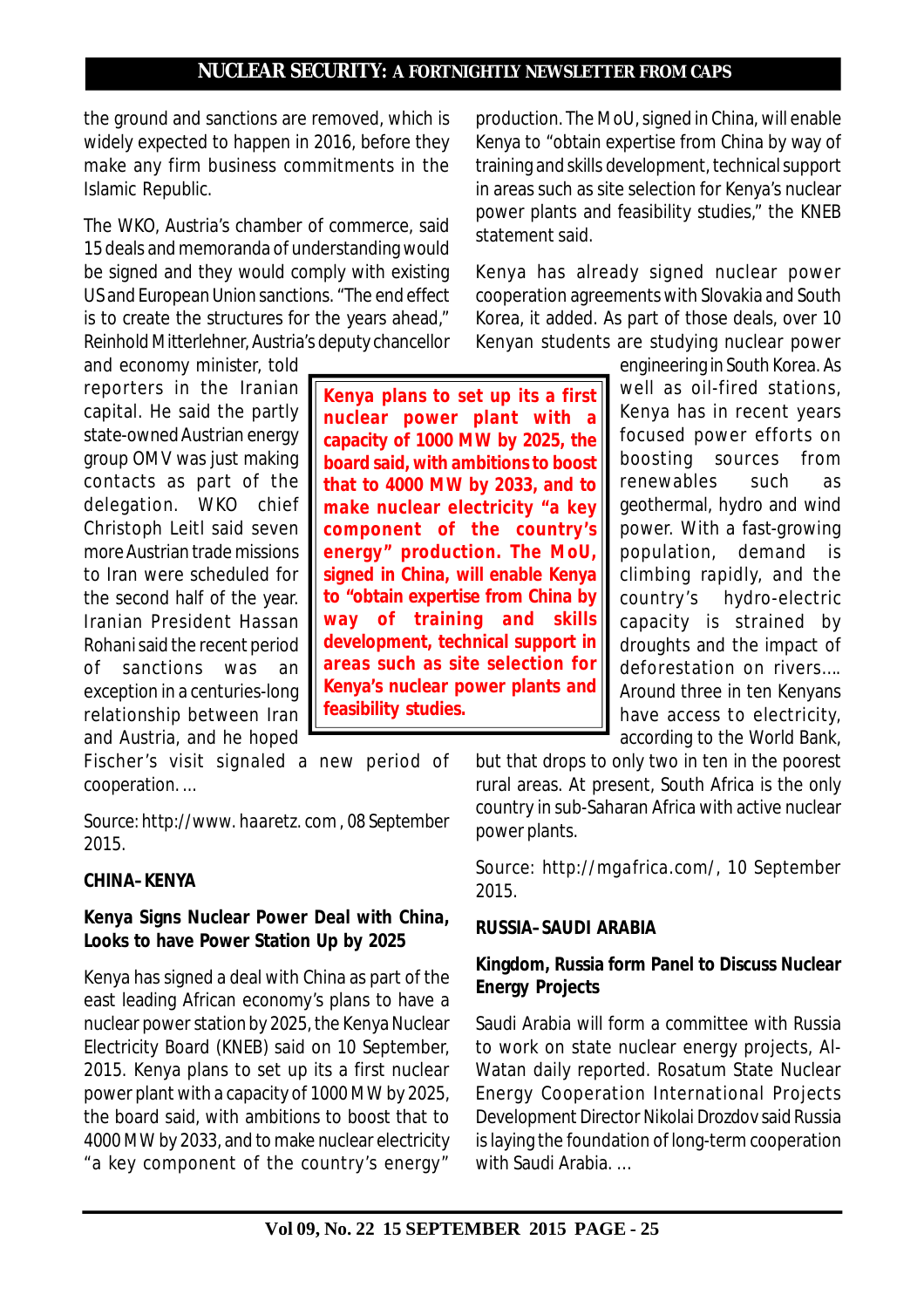Russia has signed an agreement with Saudi Arabia to work on nuclear projects for peaceful purposes. "The agreement included expansion in the field of nuclear fuel, establishment of desalination plants, exploring the interdisciplinary fields of nuclear energy and other domains such as medicine and agriculture and training sessions

between the two countries," said Drozdov. The Kingdom has expressed that it would like to tackle its electricity problem and find a solution for it through the nuclear agreement. "The Kingdom plans to meet at least 20 percent of its electricity needs from nuclear power generated in the Kingdom. The nuclear power projects will empower the Saudi economy as generating energy will become proficient," said Drozdov…. The Kingdom plans to establish 16 nuclear power plants within the

next 25 years. "Considering the lack of infrastructure in the Kingdom, its goal is quite

ambitious. However, there is a great need for Saudi Arabia to establish nuclear power plants," said Drozdov.

*Source: www.saudigazette. com, 05 September 2015.*

#### **NUCLEAR TERRORISM**

#### **NATO**

#### **Weapons of Mass Destruction Non-Proliferation Centre Beefs Up Response**

NATO's Weapons of Mass Destruction Non-Proliferation Centre (WMDC) recently marked the organization's 15th anniversary by vowing to continuing to improve its

response to chemical, biological, nuclear and radiological threats. Recent attacks in Europe prove that terrorism is still a live threat. Although no terrorist group is known to have acquired nuclear weapons, they do consider CBRN material as weapons. "The current threats to western

societies but also to Muslim countries range from Syria's chemical weapons program to terrorist groups such as ISIL and Al-Qaida and 'lone wolf' actors," Ambassador Sorin Ducaru, assistant secretary general for Emerging Security Challenges at NATO, said.

Toxic chemical and biological weapons are less

**The Kingdom plans to meet at least 20 percent of its electricity needs from nuclear power generated in the Kingdom. The nuclear power projects will empower the Saudi economy as generating energy will become proficient The Kingdom plans to establish 16 nuclear power plants within the next 25 years. "Considering the lack of infrastructure in the Kingdom, its goal is quite ambitious.**

expensive to create since components are easily purchased. This makes biological warfare a much more likely possibility from terrorists. "Horrible pictures of wounded children and women from cases reported to the members of the UN Security Council are testimony to the real threat," Wolfgang Rudischhauser, director of the NATO WMDC, said. "Doubts also still remain whether all chemical

weapons and nuclear materials in Syria have been declared. Materials could still be falling into the

**In response to the ongoing threat of terrorism, NATO and the WMDC have, among other things, built up the BMD capability with interceptors and sensors on NATO territory and at sea; established the Combined Joint CBRN Defense Task Force, a NATO military body specifically trained to deal with CBRN events; and established a deployable analytical laboratory, which can be transported rapidly to investigate, collect and analyze samples for identification of nuclear, biological or chemical agents.**

hands of ISIL, a group that has shown by its atrocities committed, including the live burning of a Jordanian pilot, beheadings of men and recently of women, that it is ready to commit the most horrible crimes against humanity."

NATO's WMDC believes the possibility of a nuclear attack from terrorists is low, thanks to the challenges in creating and distributing such a weapon, but is still on guard. "Attackers could potentially use easily available CBRN material, such as chlorine,

radioactive sources from X-ray machines in hospitals, or highly transmittable viruses such as Ebola and MERS," Rudischhauser said.

In response to the ongoing threat of terrorism, NATO and the WMDC have, among other things, built up the BMD capability with interceptors and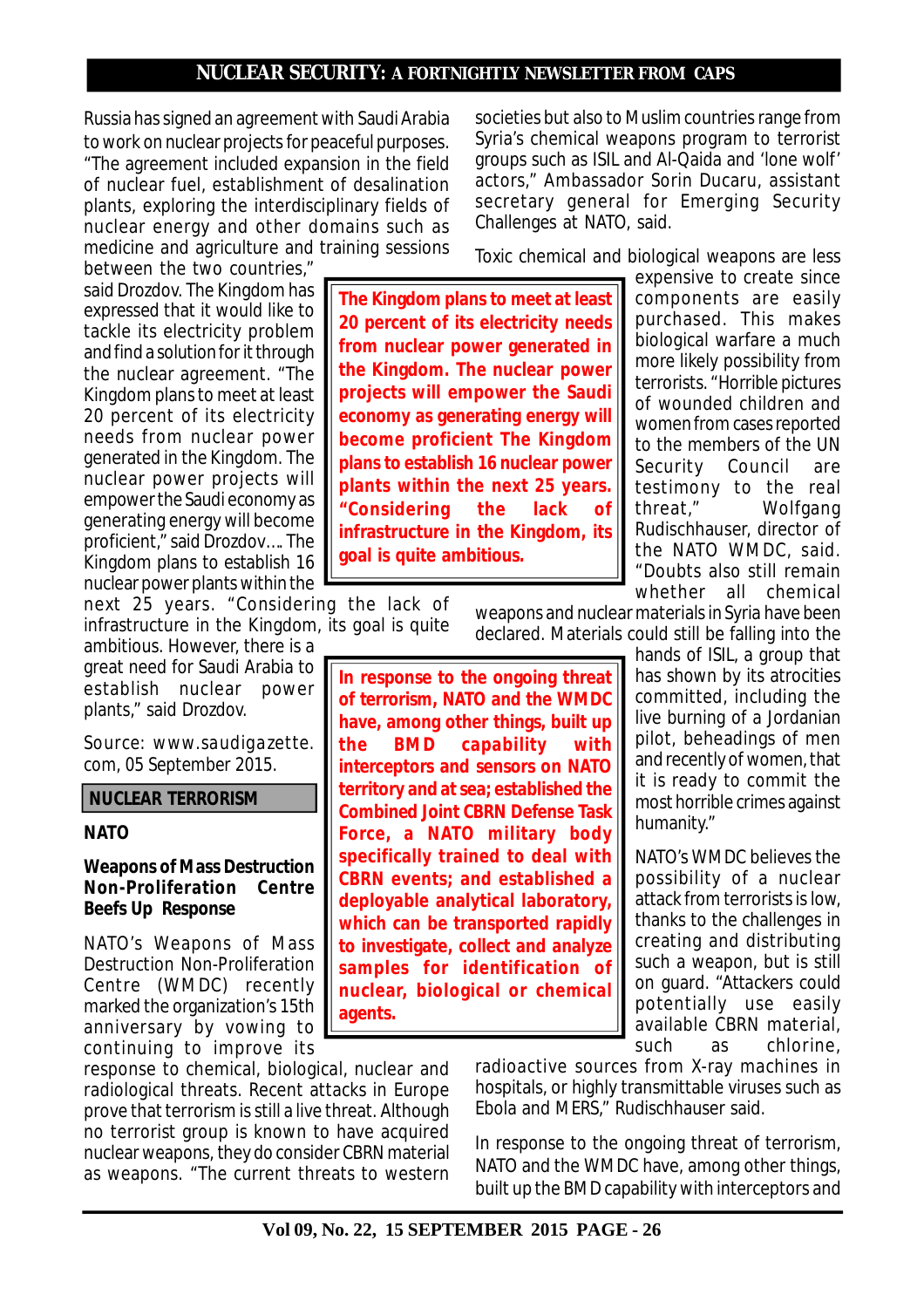sensors on NATO territory and at sea; established the Combined Joint CBRN Defense Task Force, a NATO military body specifically trained to deal with CBRN events; and established a deployable analytical laboratory, which can be transported rapidly to investigate, collect and analyze samples for identification of nuclear, biological or chemical agents.

*Source: http://bioprepwatch.com, 04 September 2015.*

## **NUCLEAR DISARMAMENT**

#### **GENERAL**

## **NAM Hails Iran Deal, Calls for Nuke-Free Middle East**

As Iran's nuclear issue is resolved following a historic agreement with the global powers, the NAM has called for the establishment of a nuclear

weapons-free zone in the Middle East. In a statement on 9 Sep 2015, NAM hailed the mid-July accord between Tehran and the P5+1 group reached in Vienna, noting Tehran's "choices and decisions" should be respected in regard to the peaceful application of nuclear energy. "States' choices and decisions, including those of the Islamic Republic of Iran, in the field

of peaceful uses of nuclear technology and its fuel cycle policies must be respected," the statement said.

NAM, whose rotating presidency has been assumed by Iran, also expressed confidence in the IAEA's "professionalism and impartiality" in the process that aims to clarify Iran's nuclear activities, saying it should be "based on sound technical and legal grounds." "There should be no undue pressure or interference in the agency's activities, specially its verification process, which would jeopardize the efficiency and credibility of the agency," said the statement, read out by Iran's Ambassador to the IAEA Reza Najafi at a monthly meeting of the agency's Board of Governors. … NAM further called on Iran to "enhance its cooperation" with the IAEA "to provide credible assurances regarding the absence of undeclared nuclear material and activities in Iran in accordance with international law." … NAM said it would back a nuclear-weapons-free zone in the Middle East, calling it a "positive step towards attaining the objective of global nuclear disarmament."

*Source: http://www.presstv.ir/, 09 September 2015.*

# **NUCLEAR SAFETY**

#### **GENERAL**

**Meltdown-Proof Nuclear Reactors Get a Safety Check in Europe**

**NAM called on Iran to "enhance its cooperation" with the IAEA "to provide credible assurances regarding the absence of undeclared nuclear material and activities in Iran in accordance with international law." NAM said it would back a nuclear-weaponsfree zone in the Middle East, calling it a "positive step towards attaining the objective of global nuclear disarmament.**

For years nuclear scientists have talked about a revival of molten salt reactors, which are powered by a liquid fuel rather than solid fuel rods, that will help spark the longawaited "nuclear renaissance." Recent developments indicate that this alternative nuclear power technology is finally making gradual progress toward commercialization.

A consortium of research institutes and universities

working under the aegis of the European Commission, including the Technology University of Delft (TU Delft), in the Netherlands, France's National Center for Scientific Research, and the Commission's Joint Research Center, in Brussels, in August embarked on a four-year research program designed to demonstrate the safety benefits of molten salt reactors. Called "Safety Assessment of the Molten Salt Fast Reactor," or Samofar, the effort will lead to the building of a prototype reactor in the early 2020s if all goes as planned.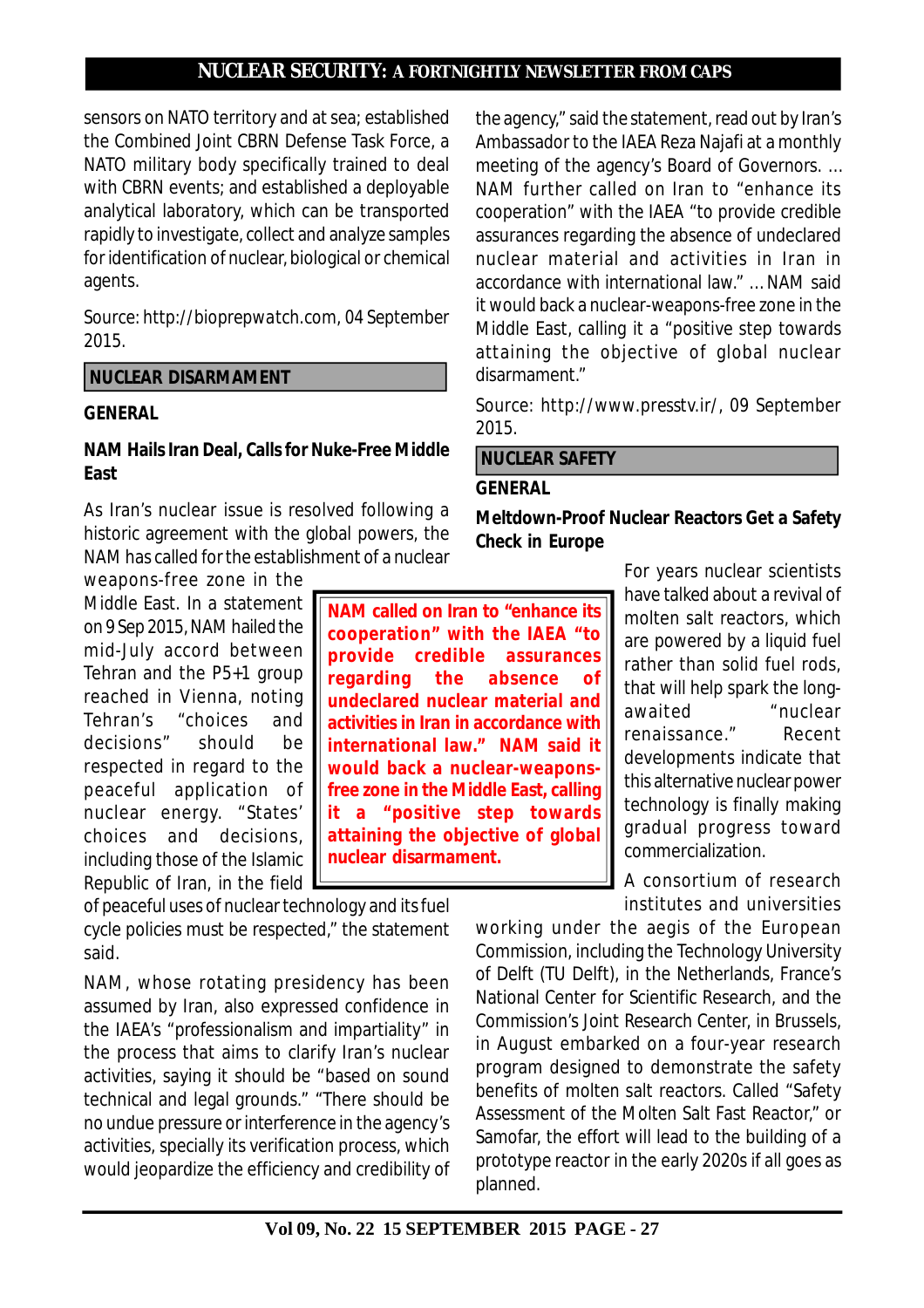First built and tested in the 1960s, at Oak Ridge National Laboratory, molten salt reactors would

be the first genuinely new technology for nuclear power generation to reach the market in the last three decades. Producing zero carbon, they use a radioactive solution that blends nuclear fuel with a liquid salt. They can run on uranium, but are also ideally suited for thorium, an alternative nuclear fuel that is cleaner, safer, and more abundant than uranium. Molten salt reactors also offer inherent safety advantages: because

the fuel is liquid, it expands when heated, thus slowing the rate of nuclear reactions and making the reactor self-governing. And they're built like bathtubs, with a drain in the bottom that's blocked by a "freeze plug." If anything goes wrong, the freeze plug melts and the reactor core drains into a shielded underground container. They can operate as producers of thermal power or as "burner" reactors that consume nuclear waste from conventional reactors. Essentially, molten

salt reactors could solve the two problems that have bedeviled the nuclear power industry: safety and waste.

While the advantages of molten salt reactors have been understood for some time, they remain at the R&D stage because, in the post-Fukushima era of low-price natural gas, it's hard to

convince investors to fund any alternative nuclear technology. In the United States it can take a decade or more, and hundreds of millions of dollars, just to bring new a reactor design to the Nuclear Regulatory Commission for a license application. Samofar is focused on fast reactors, which are more efficient than conventional light-

**First built and tested in the 1960s, at Oak Ridge National Laboratory, molten salt reactors would be the first genuinely new technology for nuclear power generation to reach the market in the last three decades. Producing zero carbon, they use a radioactive solution that blends nuclear fuel with a liquid salt. They can run on uranium, but are also ideally suited for thorium, an alternative nuclear fuel that is cleaner, safer, and more abundant than uranium.**

water reactors and can breed fissile elements from nuclear waste. The researchers will build

> experimental laboratory facilities—not, at least for the next few years, an actual working reactor—to test the geometry of the freeze plug, the coatings of vessel and pipe materials, the behavior of the liquid fuel during circulation and draining, and other key safety metrics.

> The project represents "the first step towards large scale validation and demonstration of the technology," says Jan-Leen Kloosterman, professor of nuclear physics

at TU Delft and the lead researcher on Samofar. "Hopefully the results will also lead to much more commitment from the large nuclear industry." Getting that commitment remains an uphill struggle, but a report funded by the United Kingdom government and released recently by Energy Process Developments, a London-based research firm, reviews technologies from six potential molten salt reactor developers—Flibe Energy, Moltex Energy, ThorCon Power, Seaborg

> Technologies, Terrestrial Energy, and Transatomic Power—and finds encouraging signals for molten salt reactors over the next 10 years (see "Experiments Start on a Meltdown-Proof Nuclear Reactor"). After a decade of work, the companies "are ready now with proposals for the next step to implementation, namely

engineering design to prepare the safety case and to proceed to design and build."

The most advanced program for liquid-fuel, thorium-based reactors is in China, where the Shanghai Institute of Applied Physics reportedly plans to build a prototype in the next few years.

**The most advanced program for liquid-fuel, thorium-based reactors is in China, where the Shanghai Institute of Applied Physics reportedly plans to build a prototype in the next few years. The Shanghai program is a collaboration with Oak Ridge National Laboratory, where molten salt nuclear technology was born.**

**Vol 09, No. 22, 15 SEPTEMBER 2015 PAGE - 28**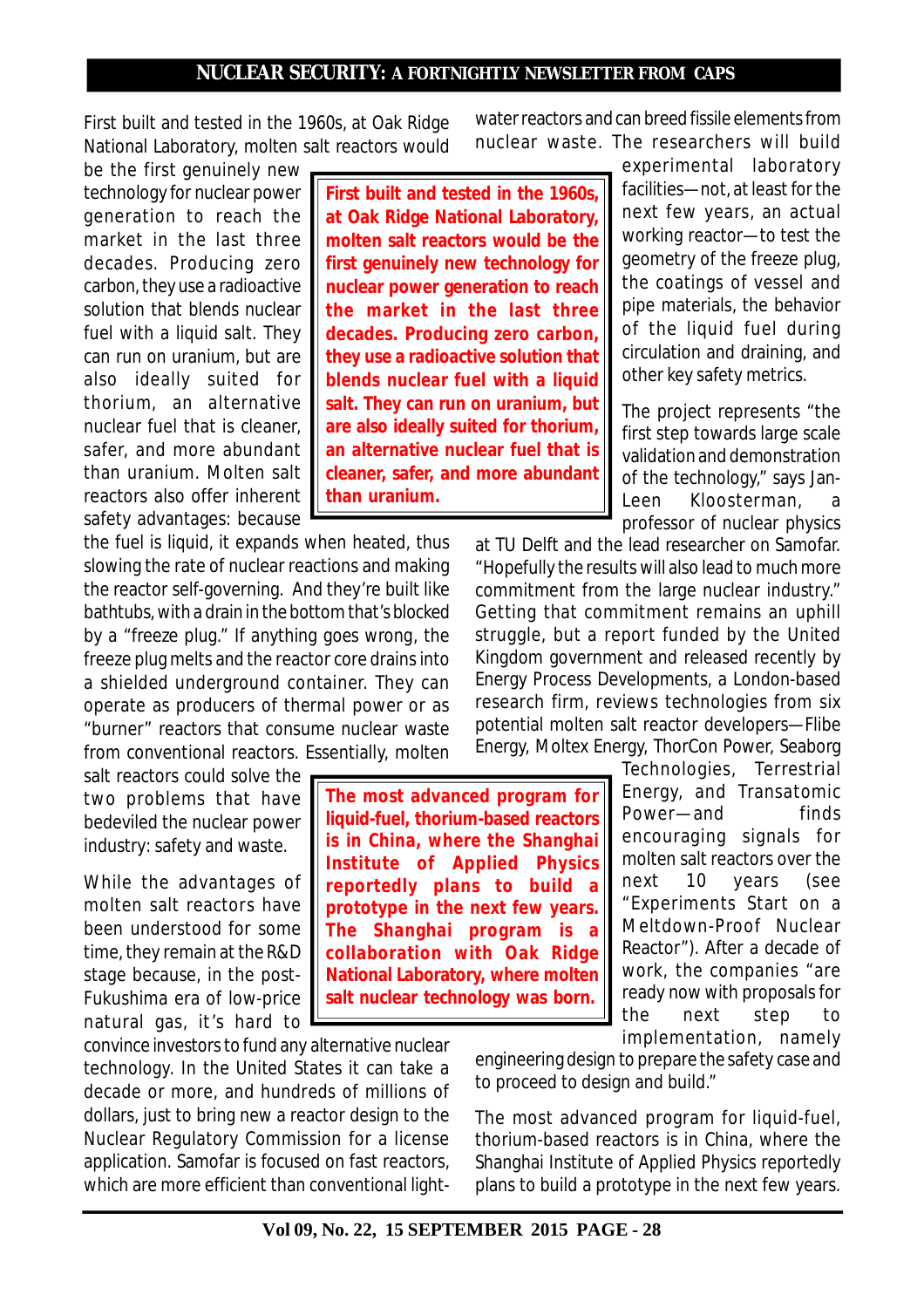The Shanghai program is a collaboration with Oak Ridge National Laboratory, where molten salt nuclear technology was born.

*S o u r c e : h t t p : / / w w w . technology review. com, 04 September 2015.*

#### **JAPAN**

### **Japan Lifts Evacuation Order for Town Near Nuclear Reactor Disaster Site**

Japan's government on 5 September, 2015 lifted a 4 1/

2-year-old evacuation order for the northeastern town of Naraha that had sent all of the town's 7,400 residents away following the disaster at the nearby Fukushima nuclear plant.

Naraha became the first to get the order lifted among seven municipalities forced to empty entirely due to radiation contamination following the massive earthquake and tsunami that sent the plant's reactors into triple meltdowns in March 2011. The central government has said radiation levels in Naraha have fallen to levels deemed safe following decontamination efforts. According to a government survey, however, 53 percent of the evacuees from Naraha, which is 20 kilometers (12 miles) south of the nuclear plant, say they're either not ready to return home permanently or

are undecided. Naraha represents a test case, as most residents remain cautious amid lingering health concerns and a lack of infrastructure. In the onceabandoned town, a segment of a national railway is still out of service, with the tracks covered with grass. Some houses are falling down and wild bores roam around at night.

Only about 100 of the nearly 2,600 households have

**Naraha became the first to get the order lifted among seven municipalities forced to empty entirely The central government has said radiation levels in Naraha have fallen to levels deemed safe following decontamination efforts. According to a government survey, however, 53 percent of the evacuees from Naraha, which is 20 kilometers (12 miles) south of the nuclear plant, say they're either not ready to return home permanently or are undecided.**

returned since a trial period began in April. Last year, the government lifted evacuation orders for parts of two nearby towns, but only about half of their former residents have returned. … About 100,000 people from about 10 municipalities around the wrecked plant still cannot go home. Matsumoto said that fear of radiation and nuclear safety was still present, and that the town had a long way to go in its recovery. Naraha will be

without a medical clinic until October, and a new prefectural hospital won't be ready until February…. Residents are given personal dosimeters to check their own radiation levels. To accommodate their concerns, the town is also running 24-hour monitoring at a water filtration plant, testing tap water for radioactive materials….

*Source: http://www. foxnews. com/ , 05 September 2015.*

## **FRANCE**

## **France Nears Completion of Chernoby Steel Confinement Structure**

Two French companies completed the preliminary construction of a giant arch-shaped steel structure over the Chernobyl nuclear power plant, the

> European Bank for Reconstruction and Development (EBRD) said on 8 September, 2015. … Bouygues and Vinci, part of the French-led Novarka consortium, are working on a "sarcophagus" measuring 656 feet by 623 feet. Novarka took on the New Safe Confinement (NSC) known as the "Shelter Object 2" late in 2007. The \$1.5-billion NSC was initially expected to be completed this year but

**The 30-story arch would arrive at Chernobyl disassembled and would be installed over the fourth nuclear reactor in the fall of 2016. The construction exceeds the Stade de France national stadium in size and weighs five times more than the Eiffel Tower. In addition to a stateof-the-art frame and auxiliary structures, the NSC is expected to be lined with special padding to protect the environment from the crumbling Shelter Object.**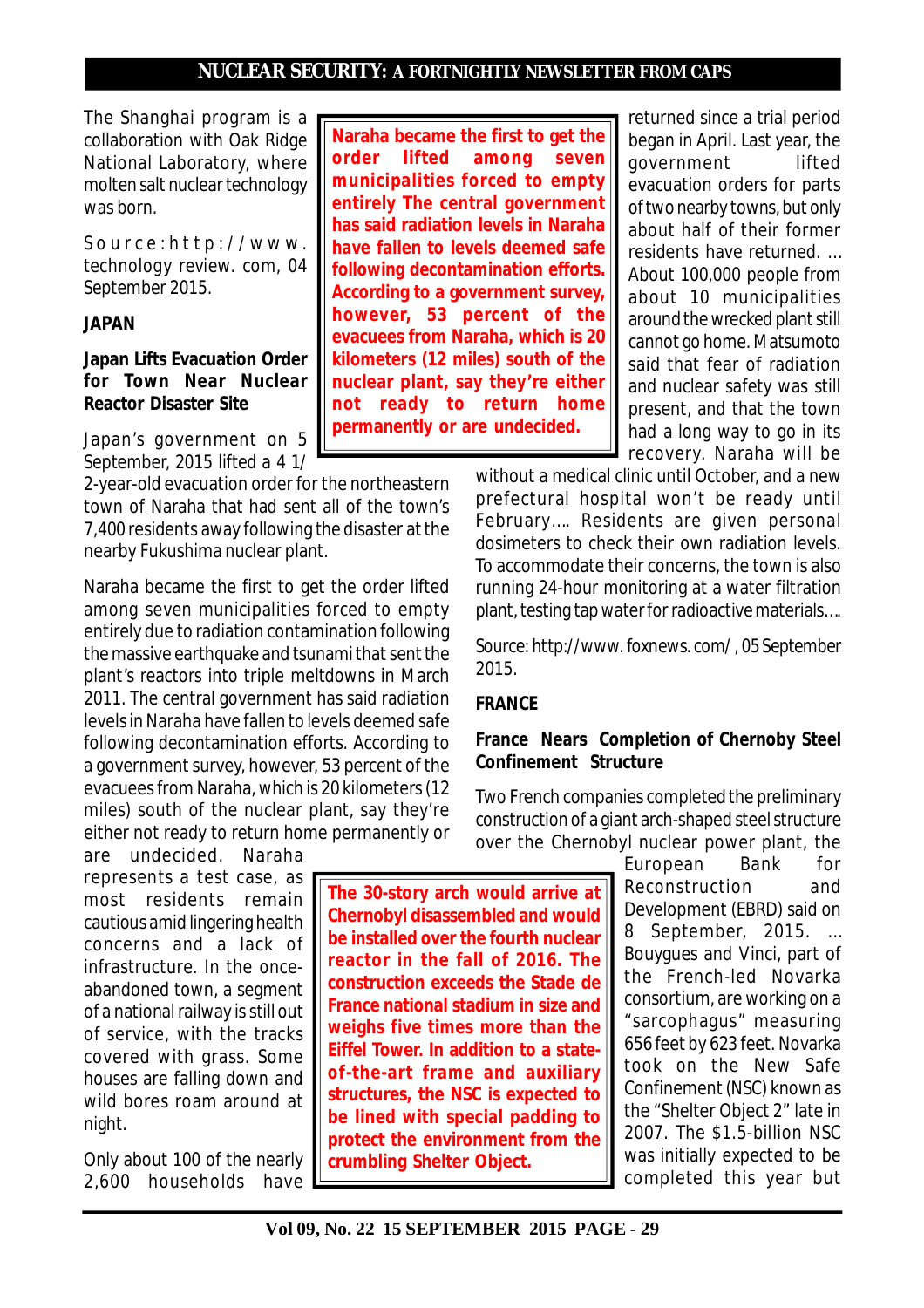postponed due to funding gaps. The new casing project is intended to cover the existing "Shelter Object" concrete dome built following the April 26, 1986 Chernobyl disaster that saw one of its four nuclear reactors explode.

 A Bouygues representative told RIA Novosti the 30-story arch would arrive at Chernobyl disassembled and would be installed over the fourth nuclear reactor in the fall of 2016. The construction exceeds the Stade de France national stadium in size and weighs five times more than the Eiffel Tower. In addition to a state-of-the-art frame and auxiliary structures, the NSC is expected to be lined with special padding to protect the environment from the crumbling Shelter Object. The NSC will also be equipped with high-tech ventilation, as well as temperature and humidity regulation systems. The new structure

is part of the \$2.4-billion Chernobyl Shelter Fund's Shelter Implementation Plan. EBRD has assumed responsibility for managing the plan.

*Source: http://sputniknews. com/, 08 September 2015.*

### **JAPAN–VIETNAM**

## Japan, Vietnam Hold **Training Courses on Nuclear Power Safety**

The Vietnam Agency for Radiation and Nuclear Safety (VARANS) and the Japan Nuclear Regulation Authority (NRA) held training courses on preventing the risk of fire at nuclear power plants in Hanoi from September 7-10. The courses were specifically designed for VARANS officials on the assessment of the safety analysis report (SAR) and Japan's experience in the field, reported the *Saigon Giai phong* newspaper.

According to Deputy Head of the VARANS Can Van Minh, Vietnam is pushing ahead with activities to prepare for the establishment of the first nuclear power plant in the country, emphasizing

safety as the most important factor. The agency is currently building technical capacity to serve the safety assessment, he said, adding that the transfer of knowledge, training and expertise in the field from nuclear power developers like Japan is essential.

*Source: http://www. english. vietnamnet. vn, 09 September 2015.*

### **NUCLEAR WASTE MANAGEMENT**

#### **USA**

**The 30-story arch would arrive at Chernobyl disassembled and would be installed over the fourth nuclear reactor in the fall of 2016. The construction exceeds the Stade de France national stadium in size and weighs five times more than the Eiffel Tower. In addition to a stateof-the-art frame and auxiliary structures, the NSC is expected to be lined with special padding to protect the environment from the**

**crumbling Shelter Object.**

### **Washington Sues Feds Over Safety of Nuclear Waste Tanks**

Washington State is suing the federal government again over cleanup at the Hanford Nuclear Reservation. This time the state is suing over the danger posed to workers by vapor releases from

> underground waste storage tanks. In a federal lawsuit filed 2 September, state Attorney General Bob Ferguson says the US Department of Energy has known about the problem of vapors sickening workers at the site since the late 1980s, but hasn't fixed it. There were more than 50 reports of workers being exposed to vapors between January 2014 and April 2015. Ferguson says the state of Washington is taking action to ensure the

federal government protects Hanford workers now and in the future.

*Source: http://www.kxly.com/, 03 September 2015.*

## **DOE Takes First Steps Toward a Post-Yucca Future**

A Department of Energy team has begun crafting strategies for reaching out to communities that might accept and store nuclear waste. "The team is actively developing plans and performing technical analysis of various components of an integrated waste management system, as well as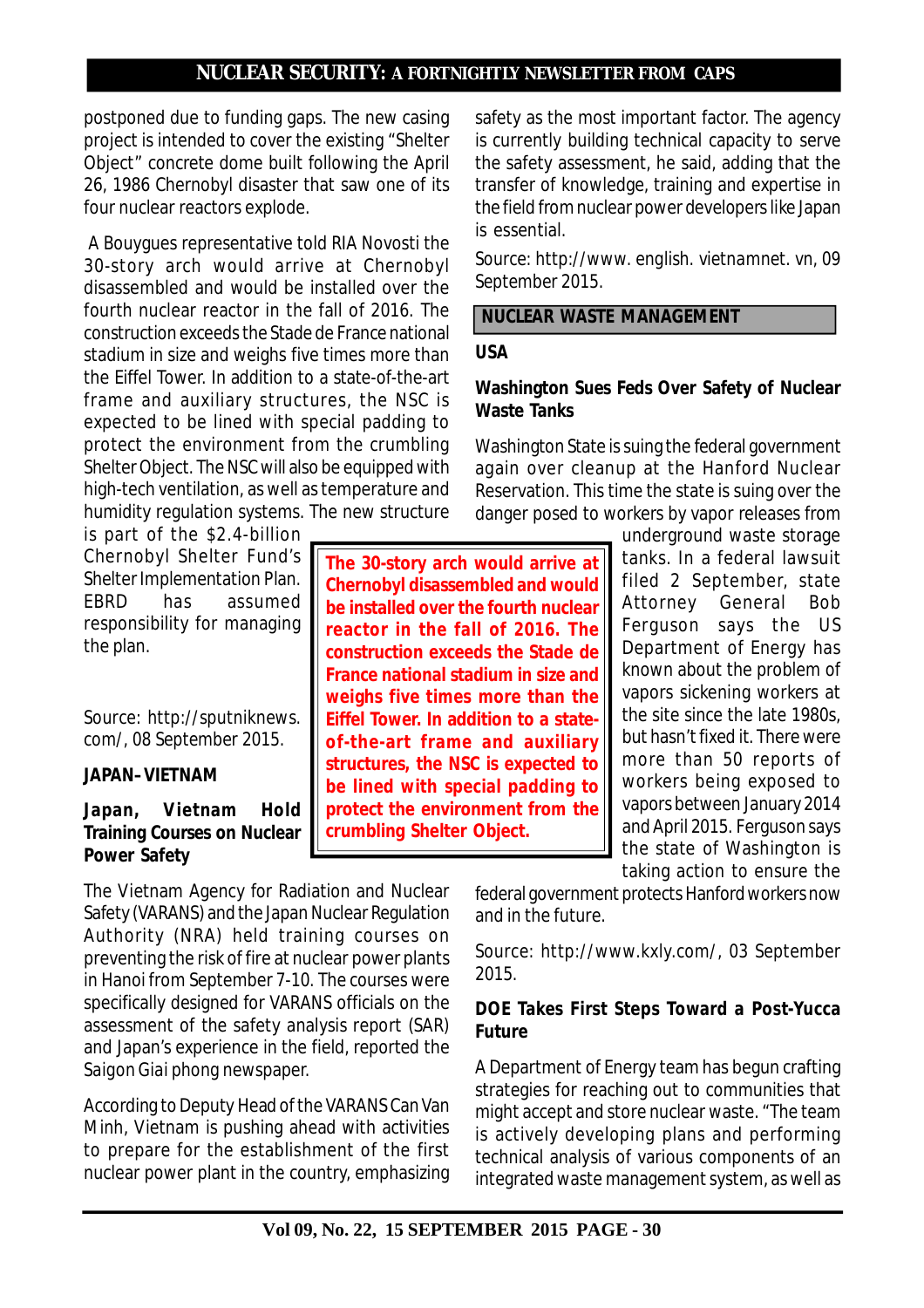evaluating the Department's next steps in the consentbased siting process," a DOE spokesman confirmed in an email.

The team was created as part of a plan outlined by the Obama administration two years ago that calls for creating a permanent geologic wastes repository by 2048. The plan's mum on the fate of the Yucca Mountain, Nevada,

nuclear waste repository. The plan springs from recommendations released by President Obama's Blue Ribbon Commission on America's Nuclear Future in 2012. The 15-member panel — which included then-MIT professor and now-DOE chief Ernest Moniz — was asked to find alternatives for storing more than 65,000 metric tons of nuclear waste after the administration declared Yucca Mountain unworkable. The commission's report says US waste policy needs to be revamped, regardless of Yucca, and called on the administration and Congress to quickly develop storage sites and dumps. It calls for a consentbased process for siting one or more temporary

storage sites and geologic repositories. So far, communities in Texas and New Mexico have offered to host temporary storage sites.

Moniz said earlier this year that DOE would soon begin identifying and vetting a defense-waste repository and separate sites for one or more interim facilities for old fuel from shuttered reactors, but he also made clear DOE

would need congressional approval — and more authority — to build the facilities. Sources say the new DOE team is part of larger changes afoot at the department. DOE, they say, is also tasking other staffers to take closer look at managing used reactor fuel. Andrew Griffith, a former Navy officer who is currently DOE's associate deputy

**The commission's report says US waste policy needs to be revamped, regardless of Yucca, and called on the administration and Congress to quickly develop storage sites and dumps. It calls for a consent-based process for siting one or more temporary storage sites and geologic repositories. So far, communities in Texas and New Mexico have offered to host temporary storage sites.**

assistant secretary for fuel cycle technologies in the Office of Nuclear Energy, will lead a new effort focusing on storage of reactor waste, sources said. He will report to John Kotek, the office's acting assistant secretary, who staffed the Blue Ribbon Commission. In recent months, the White House has taken other steps to tackle defense and commercial waste and begin exploring

the possibility of burying radioactive nuclear waste far below the Earth's surface in deep, geologic bore holes. But Yucca backers question just how meaningful this latest step will be – and what it means for the Nevada repository. …

*Source: http://www.eenews.net, 09 September 2015.*

#### **UK**

### **Public to Get a Say on Burying Nuclear Waste Underground**

A public consultation on the specifics of a

**In recent months, the White House has taken other steps to tackle defense and commercial waste and begin exploring the possibility of burying radioactive nuclear waste far below the Earth's surface in deep, geologic bore holes. But Yucca backers question just how meaningful this latest step will be – and what it means for the Nevada repository.**

geological disposal facility for nuclear waste has been launched by the Nuclear Decommissioning Authority. The consultation outlines proposals for assembling and presenting information on the geology of England, Wales and Northern Ireland to help decide where a long term underground store for nuclear waste might be sited.

The 12 week consultation is

being run by Radioactive Waste Management (RWM), a part of the Nuclear Decommissioning Authority (NDA), and is one of the first steps to ensure that the public plays a role in the project to plan, build and operate a geological nuclear disposal facility. Geological disposal involves placing waste deep underground to isolate

**Vol 09, No. 22 15 SEPTEMBER 2015 PAGE - 31**